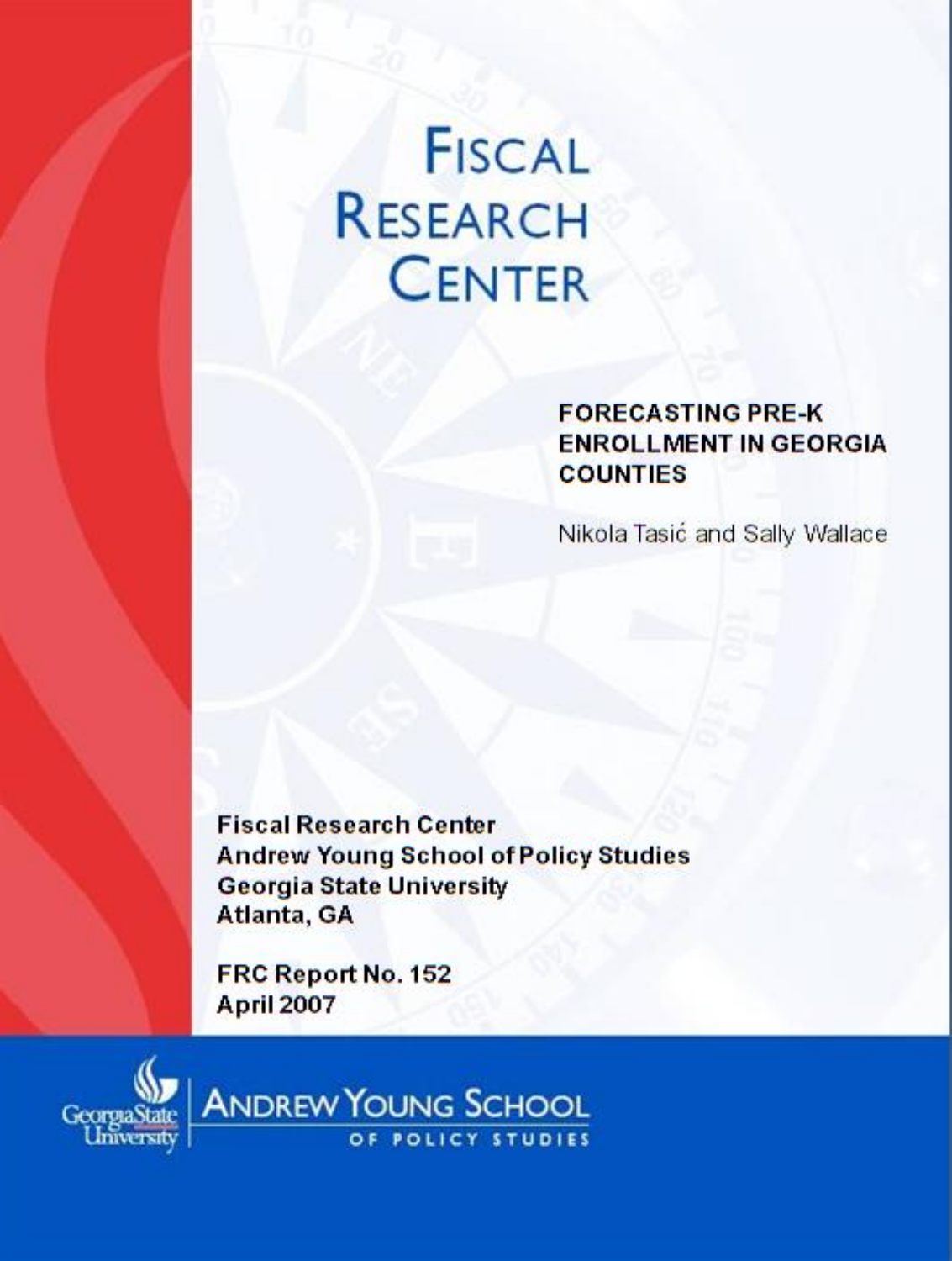# **Table of Contents**

| I.  |                                                                |  |  |
|-----|----------------------------------------------------------------|--|--|
| H.  |                                                                |  |  |
|     |                                                                |  |  |
|     |                                                                |  |  |
|     |                                                                |  |  |
|     |                                                                |  |  |
|     |                                                                |  |  |
| Ш.  |                                                                |  |  |
|     |                                                                |  |  |
|     |                                                                |  |  |
|     |                                                                |  |  |
| IV. |                                                                |  |  |
|     | Re-Estimating Four Year Old Population with Additional Data 14 |  |  |
|     |                                                                |  |  |
|     | Reproducing the Forecast of Population of Four Year Olds20     |  |  |
|     |                                                                |  |  |
|     |                                                                |  |  |
|     |                                                                |  |  |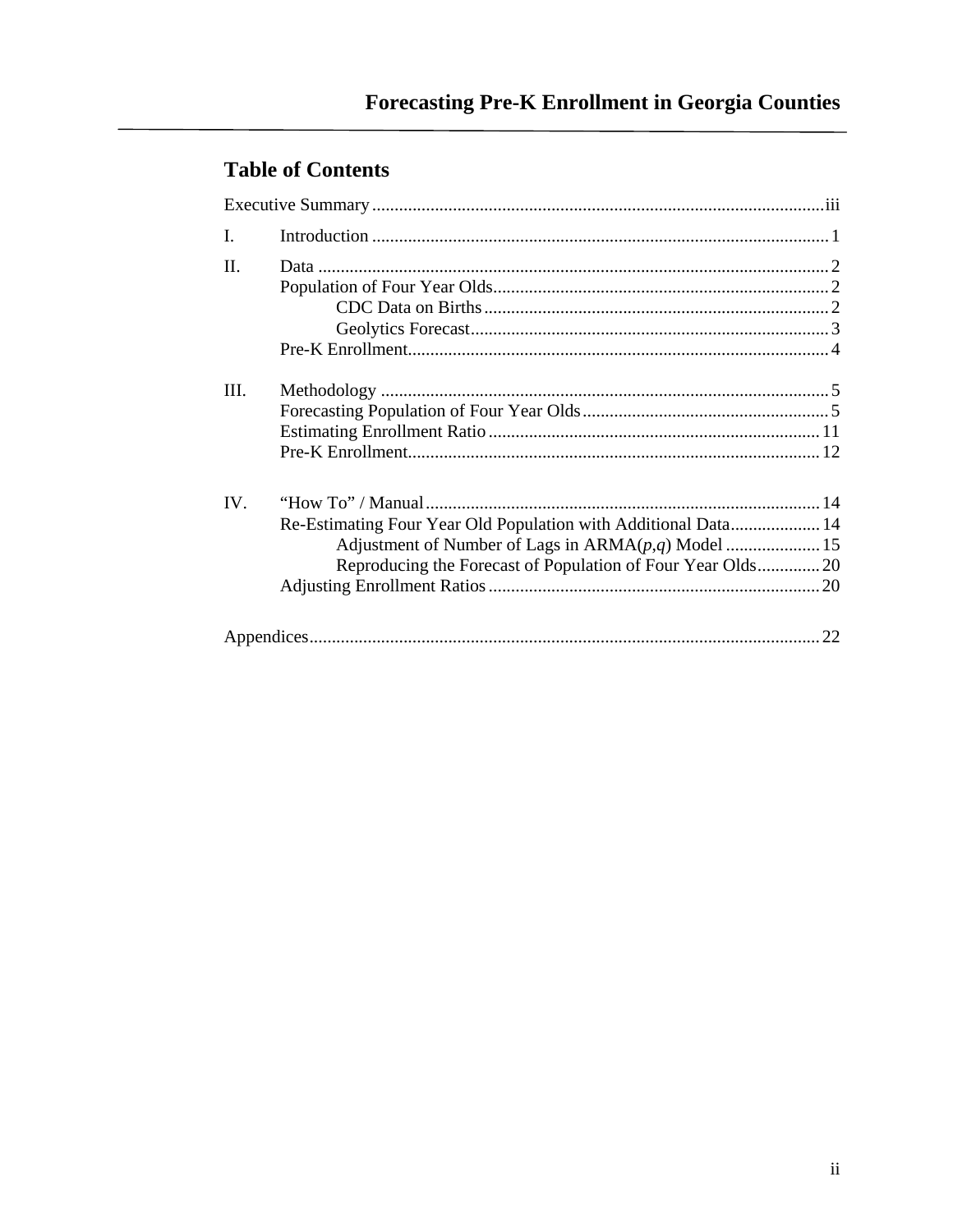#### **Executive Summary**

To forecast pre-kindergarten (Pre-K) enrollment in Georgia by county for 2007 through 2011 we use data on actual Pre-K enrollment and data on the population of four year olds. Due to data limitations, we rely on forecasting the population of four year olds from 2005 forward and we forecast Pre-K enrollment based on past relationships between population and Pre-K enrollment.

Data for the four year old population come from the Surveillance Epidemiology and End Results (SEER) database at the National Cancer Institute. We perform a number of consistency checks on the data base by comparing our forecast with the one obtained from the Centers for Disease Control (CDC) data on births as well as from Geolytics population forecasts. Geolytics is a private company that develops population forecasts. Data for Pre-K enrollment comes from Bright from the Start (BFTS).

We use a county specific time-series autoregressive moving average econometric model, an ARMA(*p*,*q*) model, to forecast population. Statistical tests and in sample forecasts show that the model is able to explain the data very well and that we are able to predict trends that have been occurring so far. Although there are variations across counties, aggregate forecasts for Georgia are nearly identical to observed numbers for the in sample forecasts. Nevertheless, one needs to check for errors in purely statistical forecasts and assess them in relation to external information.

This document provides a manual on the forecasting methodology to provide guidance to someone who is interested in replicating results or reestimating the model when the new data becomes available.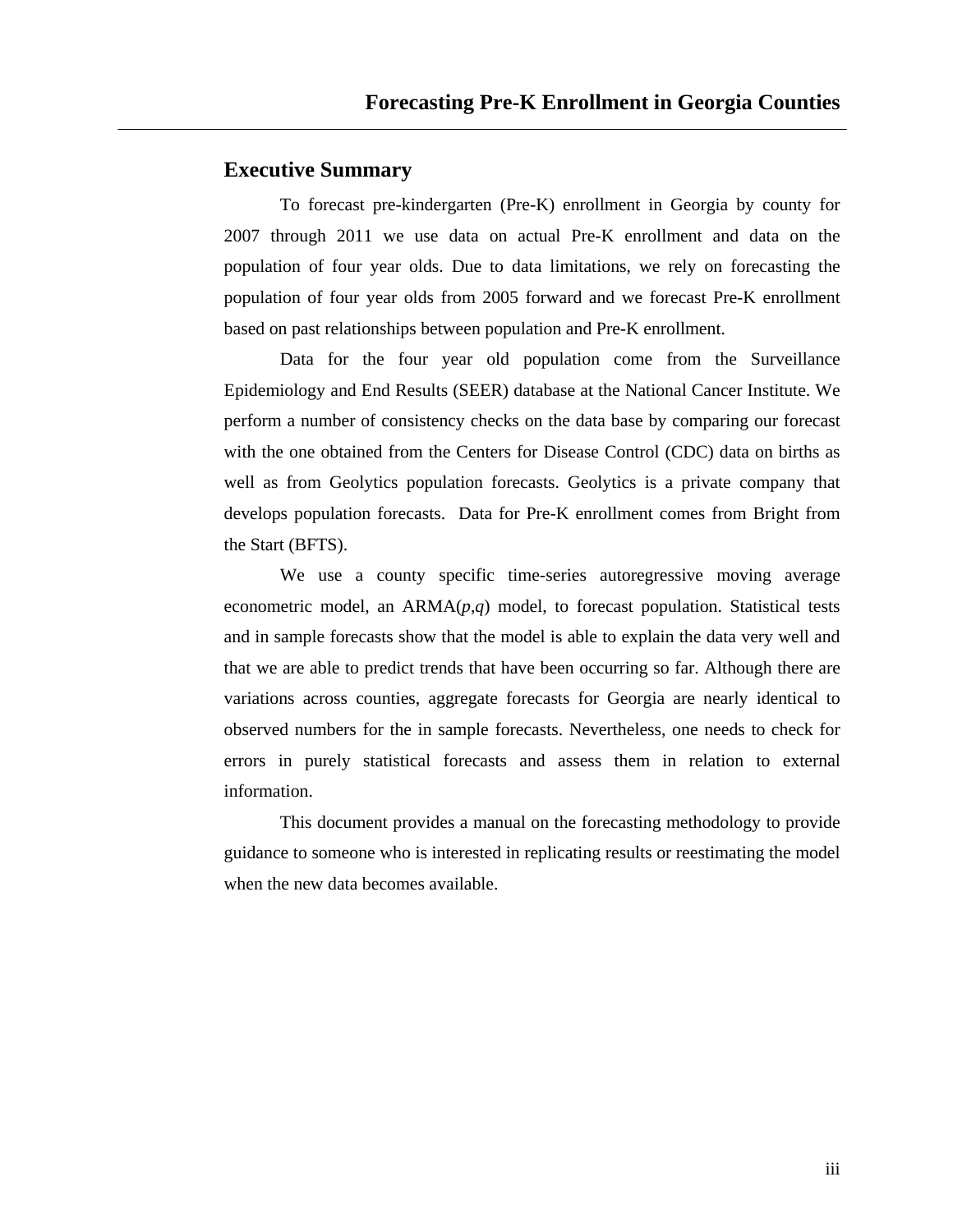## **I. Introduction**

Bright from the Start (BFTS), Georgia Department of Early Care and Learning, administers Georgia's pre-kindergarten program (Pre-K) in addition to other administrative and policy oversight related to early learning and child care. As part of its annual planning and budget activities, BFTS forecasts the Pre-K population by county for the state. The Pre-K forecasts by county can be used for program budgeting, for analysis of the coverage of Pre-K, and for long-term planning related to expansion of the Pre-K program.

The Andrew Young School of Policy Studies, Georgia State University was contracted to provide a methodology for forecasting the Pre-K population. This report provides a manual that documents the methodology and provides the actual forecast by county for 2007-2011. This methodology is to be "handed off" to BFTS along with training so that future forecasting can be done in-house at BFTS.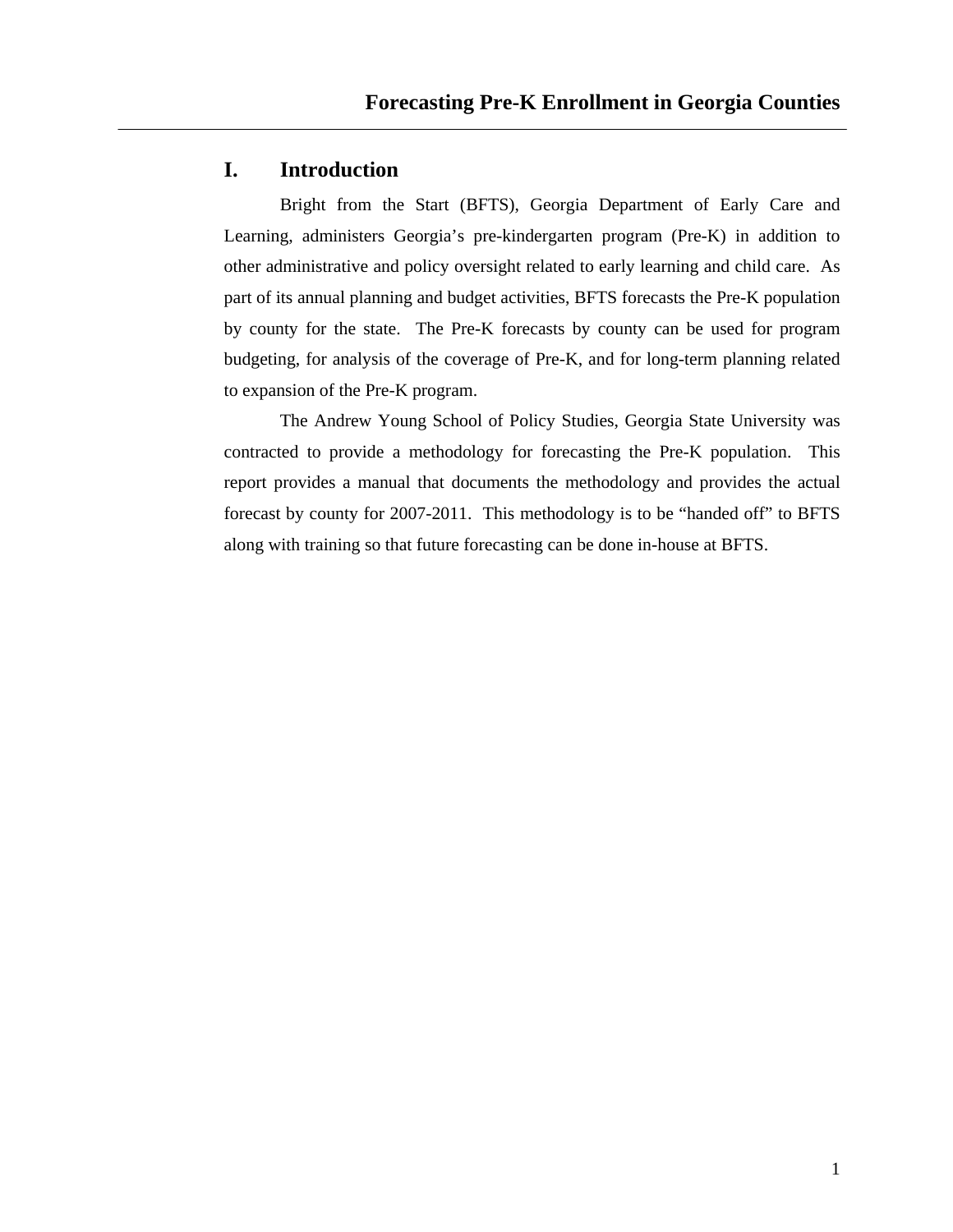## **II. Data**

Two key components of data used to forecast Pre-K enrollment are data on actual Pre-K enrollment and data on population of four year olds. As data on actual Pre-K enrollment are available only from 2001 to 2006, it is nearly impossible to use a statistical model to accurately forecast 5 periods ahead given we have only 6 actual values of enrollment. Therefore, we rely on forecasting the population of all four year olds. As our forecasting capabilities are much greater given that population data for four year olds are available from 1969 to 2004, we first forecast the population of four year olds, and then we estimate Pre-K enrollment based on some past relationship between population and Pre-K enrollment. We apply this relationship to the forecast of four year olds to derive the forecast of Pre-K enrollment.

The following section describes the data used to forecast the population of four year olds. It describes the data on actual Pre-K enrollment that is used to determine the relationship between population and enrollment.

#### **Population of Four Year Olds**

To forecast the population of four year olds our model relies on the previous population of four year olds. Data we use come from the Surveillance Epidemiology and End Results (SEER) database at the National Cancer Institute. The database has estimates of four year olds by county for each year from 1969 to 2004. This relatively long time series allows us to use a purely statistical approach in forecasting population from 2007 to 2011. Nevertheless, we have used several different data sources to forecast the population of four year olds as a robustness check. These sources are briefly described below.

#### *CDC Data on Births*

Center for Disease Control and Prevention (CDC) provides data on births by county by year from 1968 to 2004. The unit of observation is birth, not county, and therefore one first needs to aggregate births by county. These data can be very useful in estimating population of four year olds as the data contain a lot of explanatory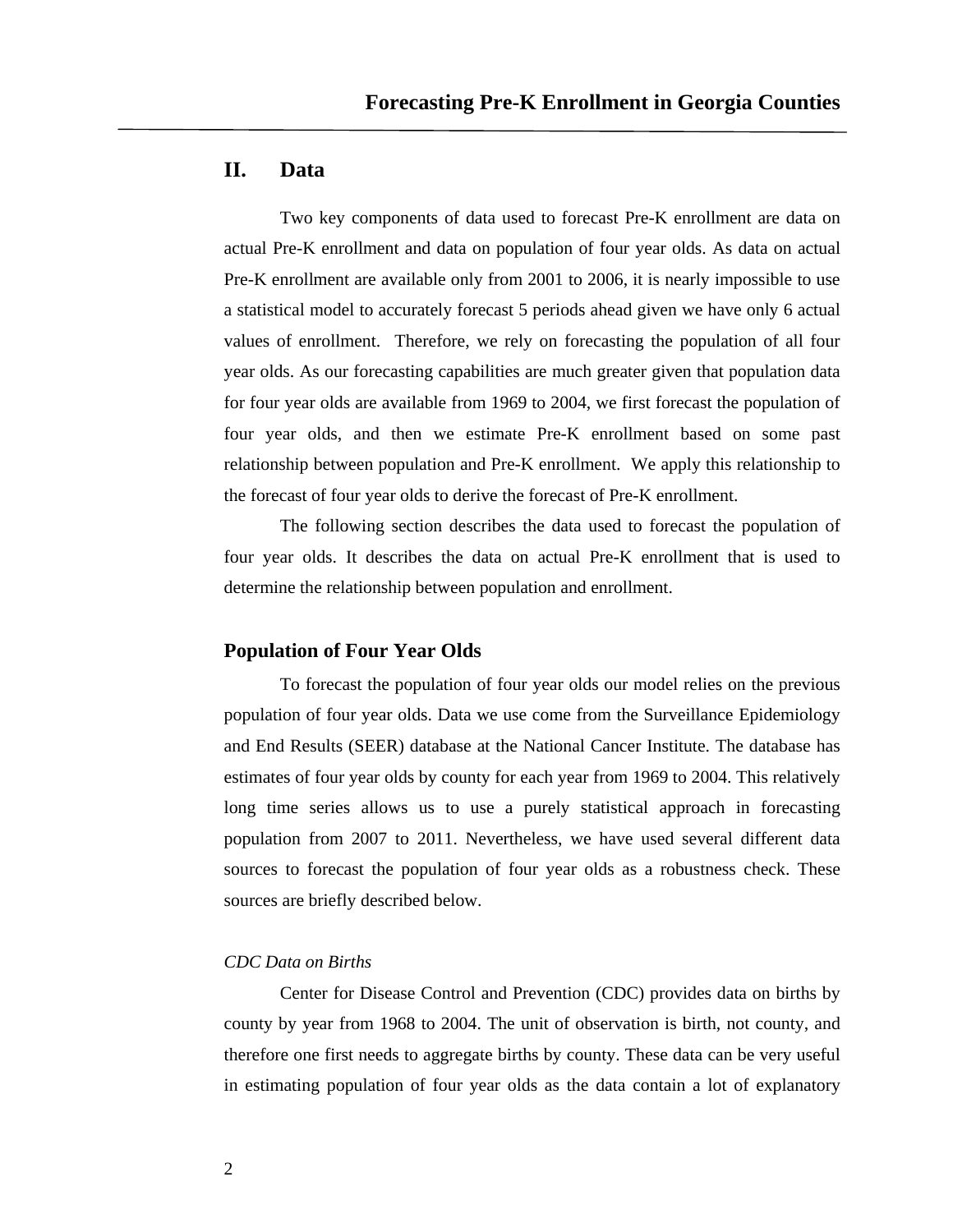variables for each newborn. However, using these data to forecast population of four year olds requires making two strong assumptions:

- 1. Newborns did not move from their county of birth until they were over four years old (or that movement is purely random so that on average population stays the same);
- 2. The county where the birth certificate was issued is same as the county of residence.

Making such strong assumptions that can be easily violated may lead to inconsistent estimates of population of four year olds at the county level and in turn to inconsistent estimates of Pre-K enrollment at the county level.

#### *Geolytics Forecast*

A previous AYSPS forecast used population estimates and projections from Geolytics for 2006 and 2011 for the "less than 5" age group as the base of the forecast of four year olds. Then, several calculations were done in order to derive the population of four year olds from the base group. These calculations involve using Census data on "3-4 year old" and data on first grade enrollment to derive a final population forecast. However, by using these data we are making the following assumptions:

- 1. There will be no migration between counties in the period from 2006 to 2011;
- 2. All children enrolled in public schools (i.e. there were no children enrolled in home schooling programs and there were no children enrolled in private schools);
- 3. All children enrolled in public schools in the county where they attended Pre-K;
- 4. In Census population estimate of "3-4 year old," exactly half are four year olds and half are three year olds.

Again, making such strong assumptions may lead to inconsistent estimates of population of four year olds at the county level and in turn to inconsistent estimates of Pre-K enrollment at the county level. We therefore rely on SEER data for our final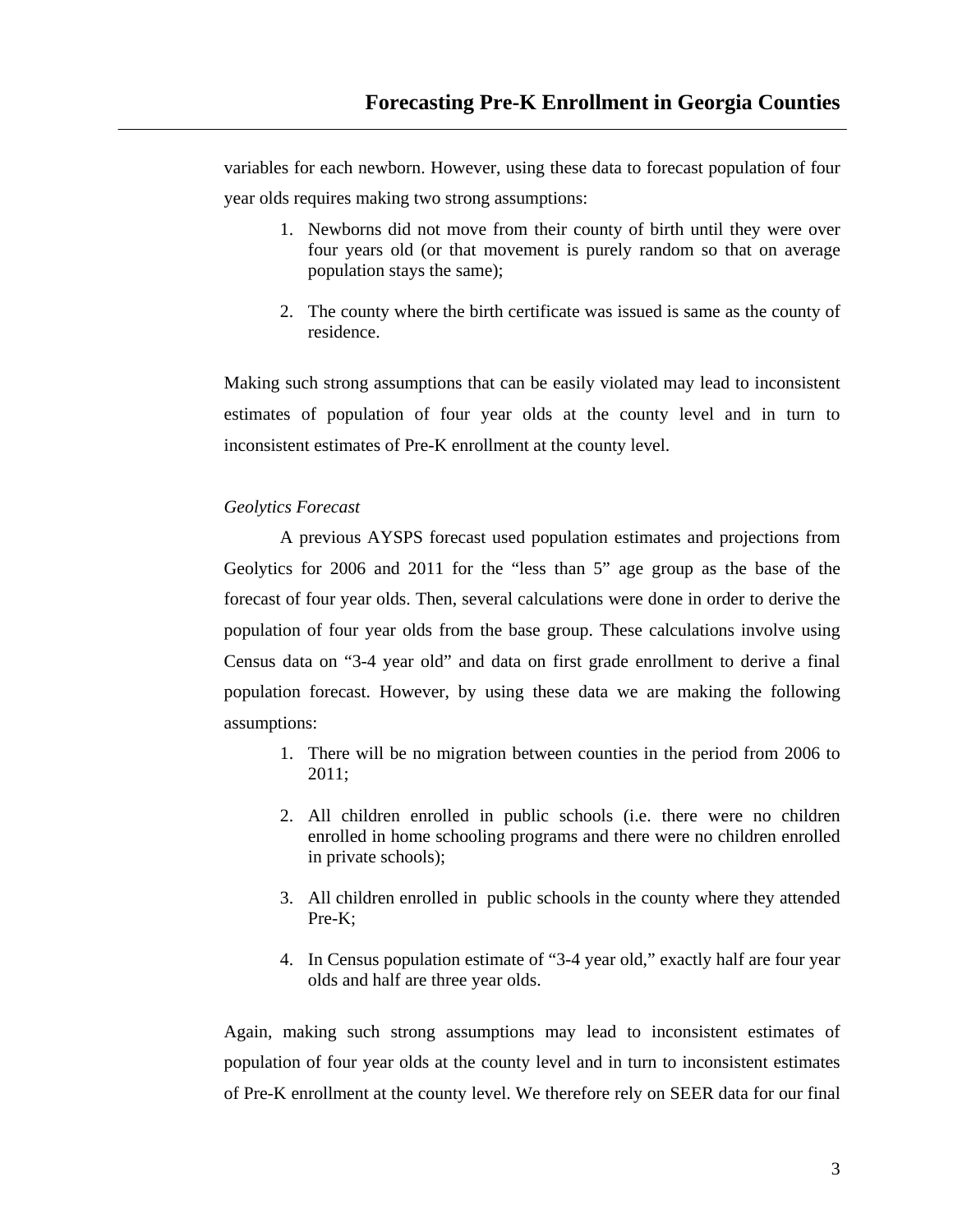forecast. However, we compare our final forecast with the forecast based on Geolytics data, and we describe this in more detail in the next section.

#### **Pre-K Enrollment**

Data on actual Pre-K enrollment are collected from Bright from the Start. These data are available by county by year from 2001 to 2006. We do not use these data to forecast future Pre-K enrollment alone. Nevertheless, we use these data to derive relationship between four year olds and Pre-K enrollment in each county. In turn our final forecast of Pre-K enrollment will be influenced by these data as they determine relationship between population of four year olds and Pre-K enrollment.

In almost every county in Georgia we observe an increase in enrollment over time. This increase in enrollment is much greater (in relative terms) than the increase in population. Therefore, it appears that the enrollment rate has been increasing at a faster rate when compared to the increase in the population of four year olds. However, given only 6 observations, we cannot estimate nor impose any relationship that would suggest how this enrollment is to increase in years 2007 through 2011.

In addition, there may have been exogenous factors that caused the increase in enrollment. One such factor is a change in policy or targeted focus, and we know that such changes have occurred. Therefore, given policy changes and relatively few observations of actual enrollment, one would need to rely on "expert opinion" in order to forecast future Pre-K enrollment, as previous realizations are not very good predictors of future ones. In the next two sections, we will discuss in more detail how such "expert opinion" can be incorporated to adjust estimates of enrollment ratios and forecasts of Pre-K enrollment.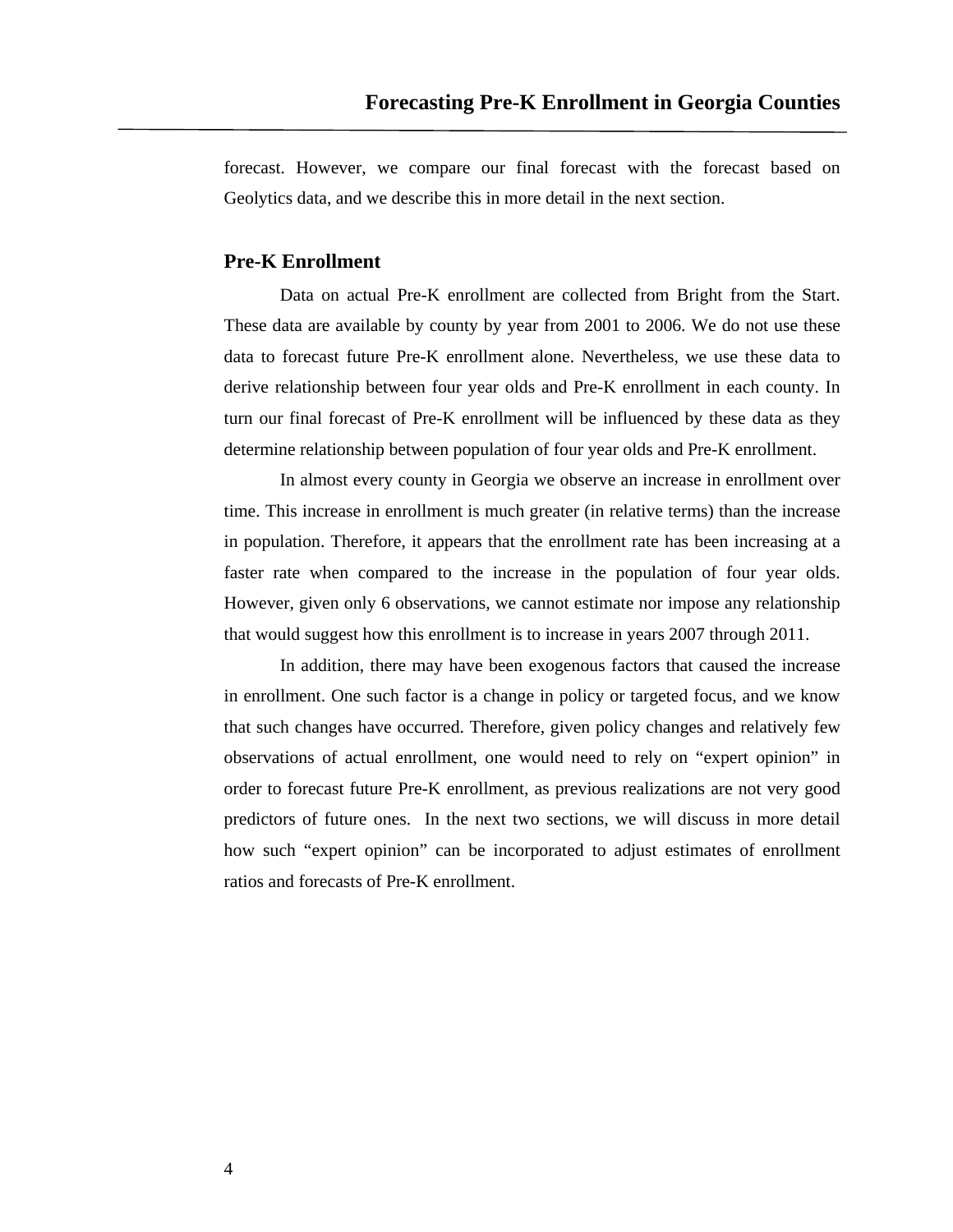## **III. Methodology**

This section briefly describes the methodology used to forecast Pre-K enrollment by county. Our forecasting has two components: forecasting population of four year olds and calculating enrollment from the forecasted population. The population forecasts are based on a purely statistical time-series model. To derive our final Pre-K enrollment forecast, we multiply our population forecast of four year olds by the estimated enrollment ratio. Depending on the estimated enrollment ratio, we can have more than one forecasts of Pre-K enrollment, despite having only a single forecast of population of four year olds.

First we describe the methodology used to forecast population of four year olds. Next, we describe how we calculate the enrollment ratio, and finally we describe how these two are combined to obtain forecast of Pre-K enrollment.

#### **Forecasting Population of Four Year Olds**

To forecast the population of four year olds by county we can rely on purely statistical models (where we use only previous population to forecast the future population) or on structural models ("more economic" models where we impose a structure and use other variables such as per capita income and mother's labor participation, as well as population itself to forecast future population). Although structural models have many advantages, they require us to impose a relationship between four year old population and some other variables (such as income, female unemployment, etc.). Therefore, these models are very data intensive. In addition, using structural model raises the following issues:

- 1. What variables should be included in the model? Although some variables, such as births four years ago, have a strong statistical relationship to population of four year olds, one can argue that population of four year olds is influenced by various other factors and there is no clear-cut point at which one can say what variables should and what should not be included in the model.
- 2. Asides from selecting relevant variables, one also needs forecasts of such variables in order to derive a forecast of four year old population. Some forecasts, such as per capita income, are relatively easy to obtain. However, other variables for which forecasts are not available would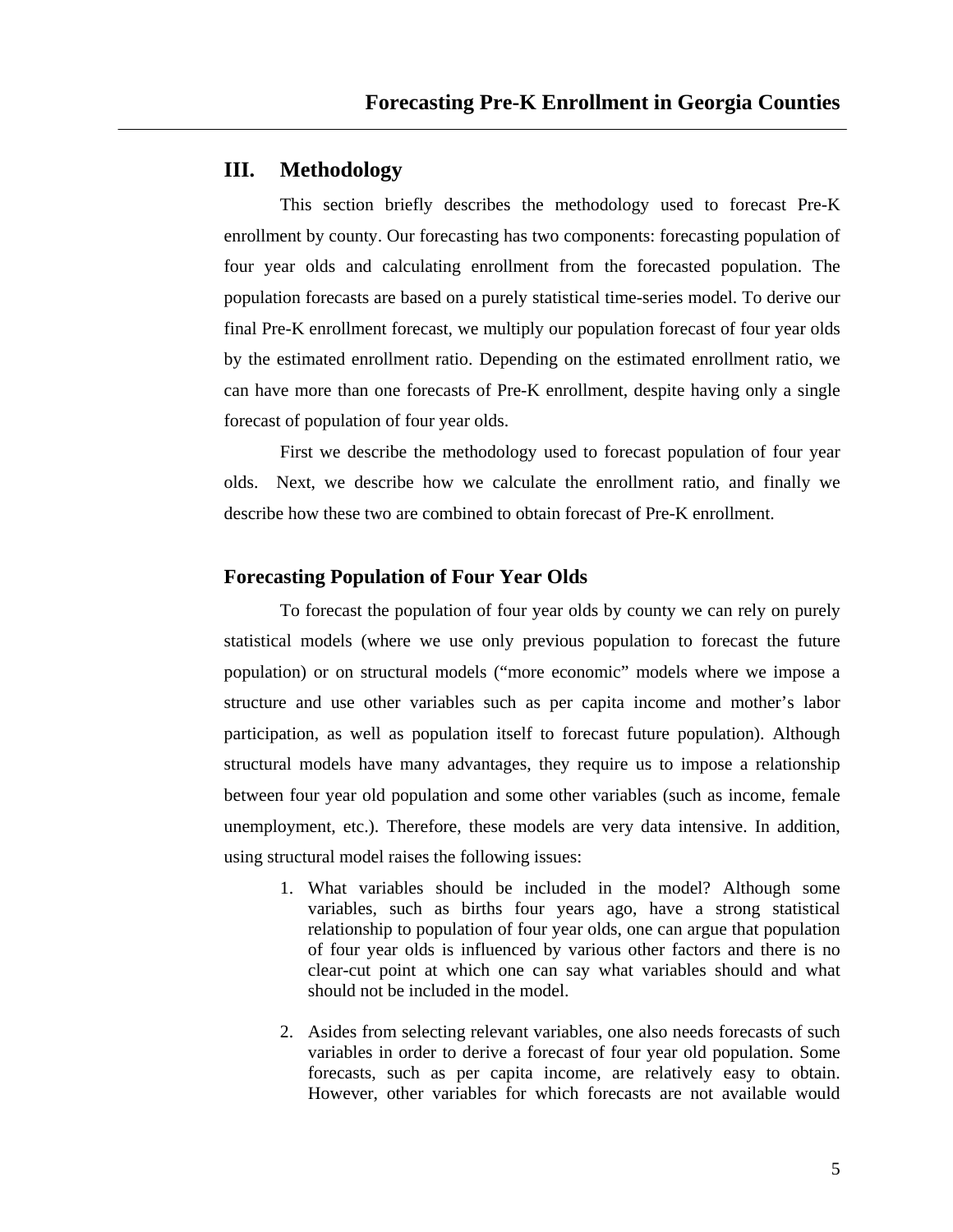require doing additional forecast and they would thus increase forecast error.

Therefore, we rely on a purely statistical models to forecast the population of four year olds. Although these models are less intuitive, they are very powerful if the trends are stable as they are in this case.

The population forecast literature has some doubts about using standard forecast models in the very long run. However, forecasting seven periods ahead should not raise any serious concerns under the assumption that there would not be any drastic scenarios. Nevertheless, as Lee and Tuljapurkar point out, "one should not rely on mechanical time series forecasts in any case; they should be assessed in relation to external information."<sup>[1](#page-8-0)</sup>

We have used several methods, and our final forecasts are based on an autoregressive moving average model,  $ARMA(p,q)$ , where *p* denotes maximum autoregressive order included in the model and *q* denotes maximum moving average order included in the model. Our model is outlined in the following equation:

(1) 
$$
pop_{i,t} = \varphi_{i1} \cdot pop_{i,t-1} + ... + \varphi_{ip} \cdot pop_{i,t-p} + \varepsilon_{i,t} + \theta_{i1} \varepsilon_{i,t-1} + ... + \theta_{iq} \varepsilon_{i,t-q}
$$

where *pop* denotes population, *i* denotes county, and *t* denotes year. We let *p* and *q* vary by county, and the choice of *p* and *q* is data driven (i.e. we let the data tell us what lags are significant and should be included). Therefore, we do not impose a model where we assume each county is same; rather, we allow each county to follow its own structure so it best fits the data.

The county-specific models outlined in Equation (1) fit the data well. In addition, they are relatively easy to recreate and reanalyze.<sup>[2](#page-8-1)</sup> However, these models are not always intuitive, and they can be very weak in forecasting in cases where they do not fit the data very well. Nevertheless, there are several techniques available for determining how well a model fits the data.

 $\overline{a}$ 

<span id="page-8-0"></span><sup>1</sup> Lee, Ronald and Shripad Tuljapurkar (1998). "Population Forecasting for Fiscal Planning: Issues and Innovations." Burch Center Working Paper Series, University of California, Berkeley.

<span id="page-8-1"></span><sup>&</sup>lt;sup>2</sup> Section IV focuses on recreating and reanalyzing these models when new four year old population data become available.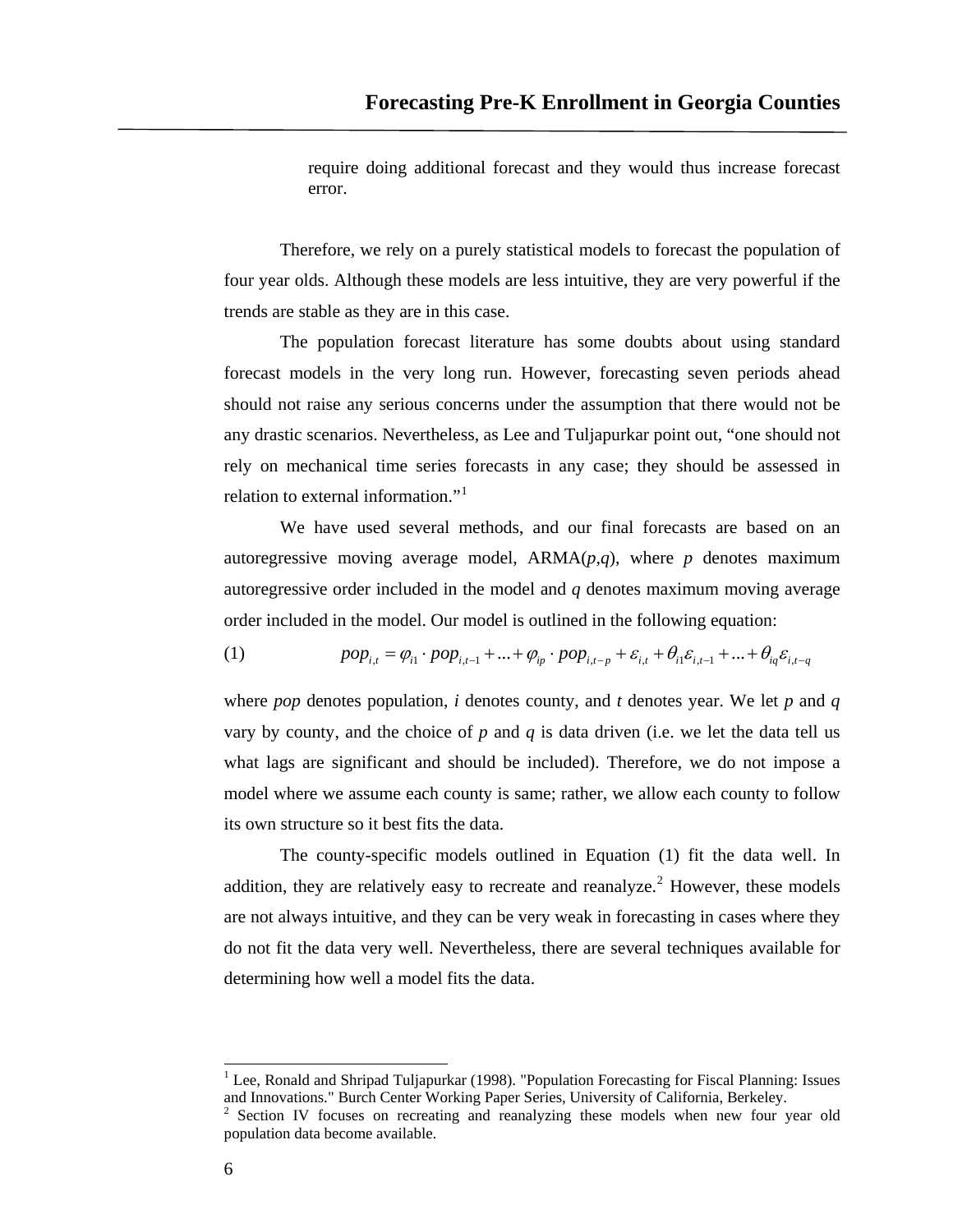One approach for determining how well the model fits the data would be to perform a Portmanteau Q-test for white noise in the residuals after the data have been fitted. If fitted residuals appear to be random (i.e. if Q-statistic is significant at the common confidence levels), then we can be confident that model fits the data well.

Although less orthodox, another approach in determining how well the model fits the data would be to perform in sample forecasts and then compare those with actual realizations. We did this exercise assuming that the last observation available was in year 2000, and we started forecasting at 2001. When we aggregate our in sample forecast over all Georgia counties, we see that forecast was able to predict population with only small error. Table 1 outlines our results.

**TABLE 1. ACTUAL VS. FORECASTED FOUR YEAR OLD POPULATION**

|      | Actual  | <b>Forecasted</b> |
|------|---------|-------------------|
| 2001 | 120,505 | 120,064           |
| 2002 | 121,640 | 121,422           |
| 2003 | 122,879 | 123,917           |

Nevertheless, there are variations from county to county on how well the model fits the data. In addition to looking at how well we forecasted point estimates of the population of four year olds, it is also interesting to see how confident we can be in our point estimate. The following two figures present in sample point forecasts and confidence intervals of forecasts for selected counties.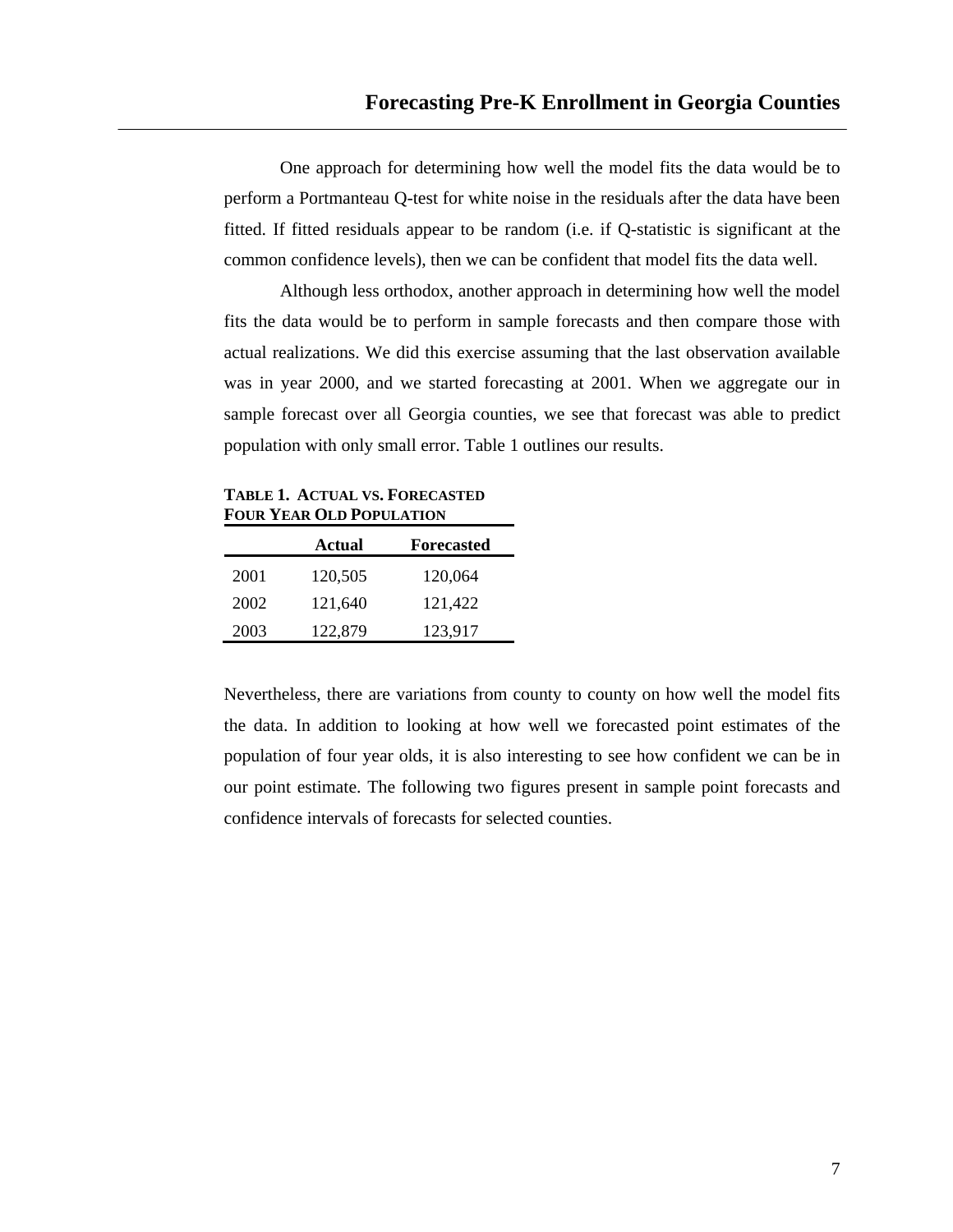

**FIGURE 1. IN-SAMPLE FORECAST OF POPULATION OF FOUR YEAR OLDS (GWINNETT COUNTY)** 

**FIGURE 2. IN-SAMPLE FORECAST OF POPULATION OF FOUR YEAR OLDS (RABUN COUNTY)** 

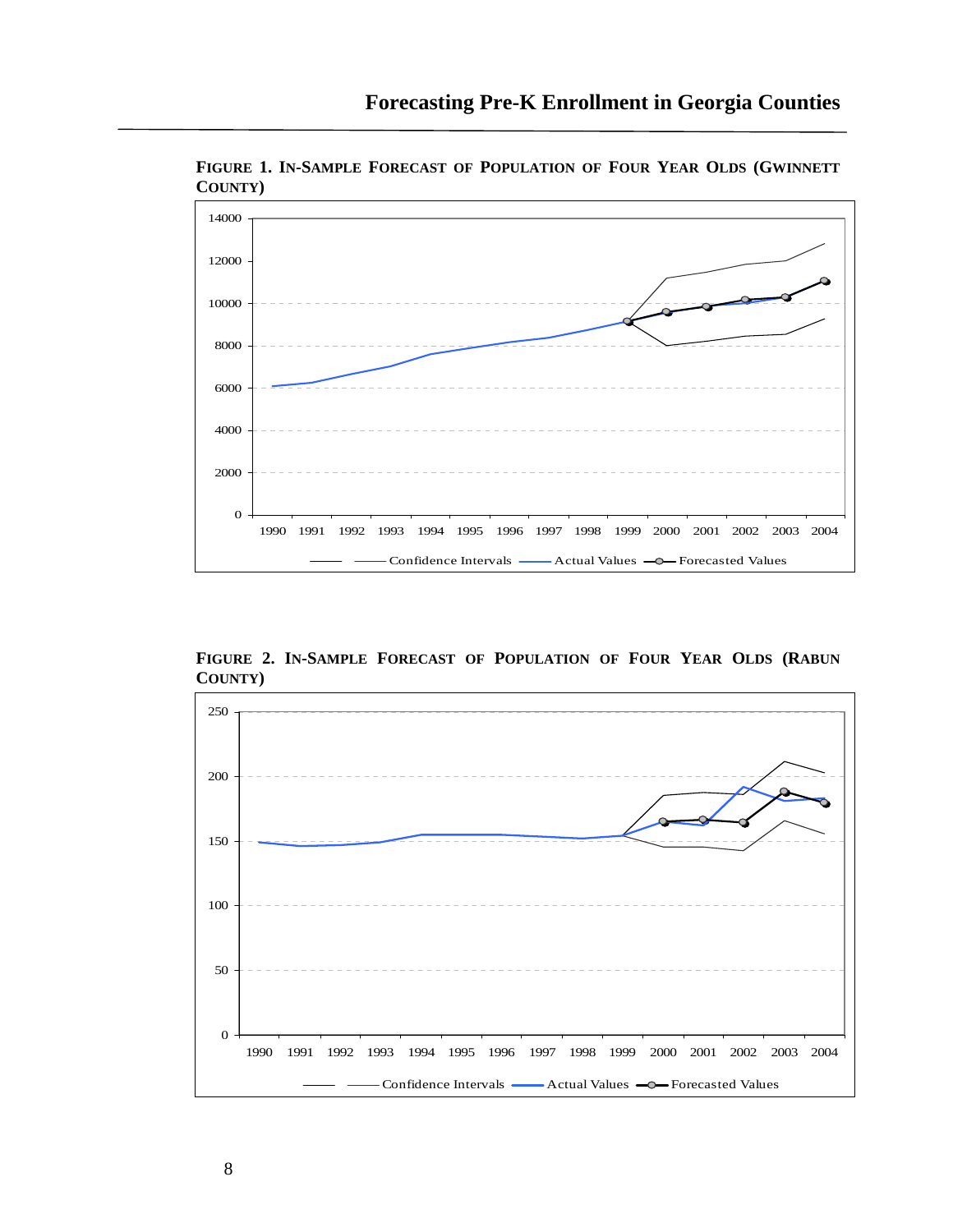From the figures wee see that forecast is able to capture trends in both cases – in Gwinnett County where there is a steady increase in population, as well as in Rabun County where population is much more volatile. From the figures we also see that confidence intervals are much different in these two counties. Although both confidence intervals are based on two standard deviations (little above 95 percent confidence level), we see that confidence interval for Gwinnett County is much wider (in relative and absolute terms) than the confidence interval for Rabun County. While wider absolute deviation can just reflect the fact that Gwinnett County has a much larger population, wider relative deviation also reflects the fact that the model has a better fit for the Rabun County data than it does for the Gwinnett County data.

Forecasts of four year olds by county for years 2007 through 2011 are included in Table A1 in Appendix 1. There we see that forecasts in almost all counties, with several exceptions, predict an increase in population of four year olds from 2007 to 2011. Although the population growth varies from county to county, when the population for all of Georgia is considered, we see a growth in population of four year old of 2.7 percent from 2007 to 2011. The following two figures present point forecasts and confidence intervals of forecasts for selected counties.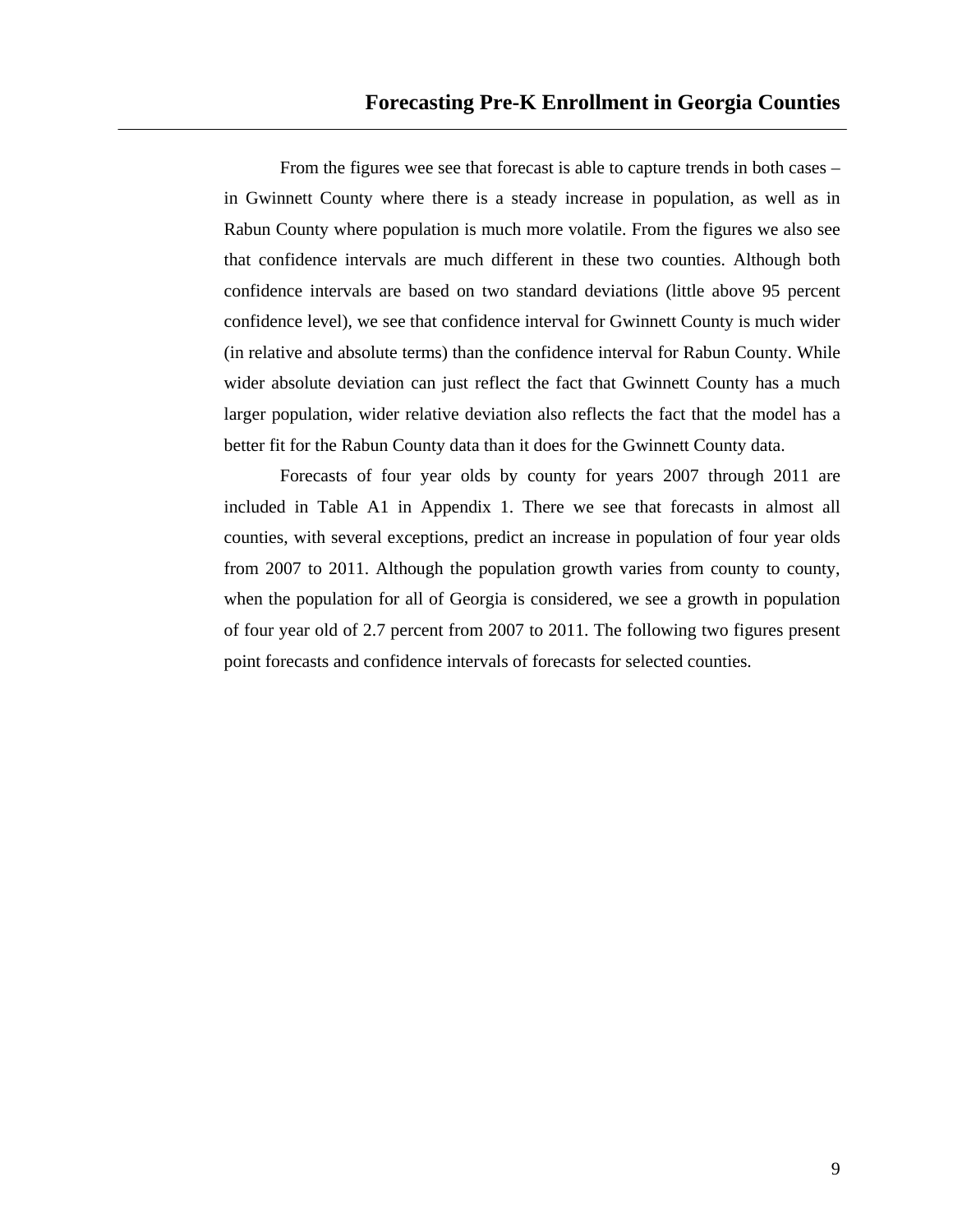

**FIGURE 3. FORECAST OF POPULATION OF FOUR YEAR OLDS (GWINNETT COUNTY)** 

**FIGURE 4. FORECAST OF POPULATION OF FOUR YEAR OLDS (RICHMOND COUNTY)** 

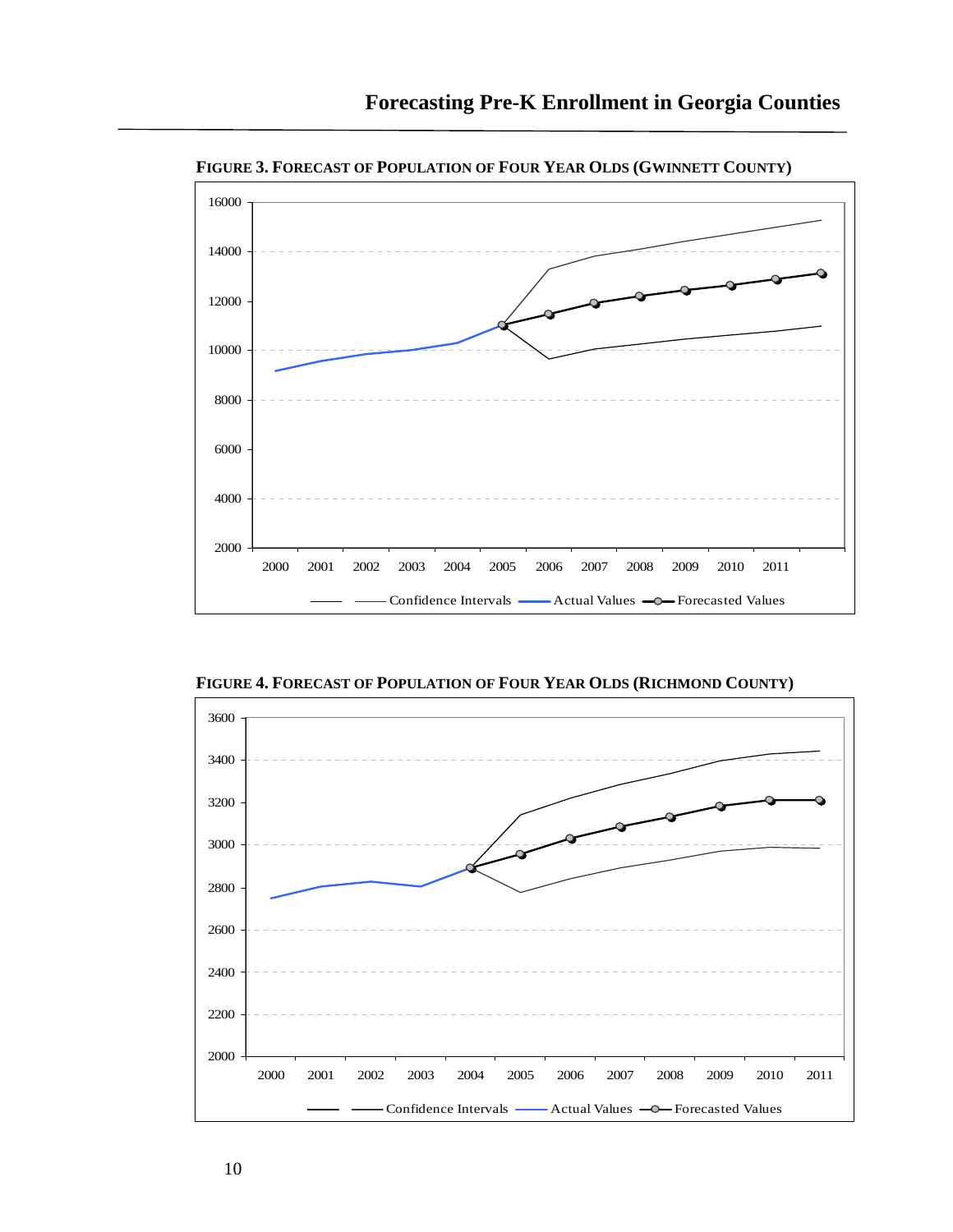From the figures we see that confidence intervals are much different in these two counties. Although both confidence intervals are based on two standard deviations (little above 95 percent confidence level), we see that confidence interval for Gwinnett County is much wider (in relative and absolute terms) than the confidence interval for Richmond County. While wider absolute deviation can again just reflect the fact that Gwinnett County has higher population, wider relative deviation reflects the fact that model fits the Richmond County data better than it fits the Gwinnett County data.<sup>[3](#page-13-0)</sup>

When compared<sup>[4](#page-13-1)</sup> to the previous AYSPS previous that were based on Geolytics' estimates of 0-5 years old and adjusted for estimated fraction of 4 year olds in that group, the new estimates are very close for most years. However, the new forecast underestimates population compared to old forecast. This deviation is especially noticeable in the final forecast years.

In most cases the two forecasts differ by very little in relative terms, but there are some outliers where the two forecasts differ by a lot. Average absolute deviation for all counties and years is 17 percent. Median absolute deviation for all counties and years is 12.9 percent. However, absolute deviations for all counties and years range from 0 percent to 161.1 percent.

This comes as no surprise when we take into account that the new forecast is purely statistical, and that even when the predictions for a given county are not intuitive, we have no means of adjusting that single county. However, these forecasts are based on the models that best fit the data, not on common sense. Therefore, while we can be confident in forecasts based on statistics, one still needs to investigate county by county to see if there are any serious errors or outliers.

#### **Estimating Enrollment Ratio**

 $\overline{a}$ 

In order to determine Pre-K enrollment, in addition to estimating four year old population, we need to impose some relationship between the four year old population and Pre-K enrollment. Then, if we assume that such relationship will hold

<span id="page-13-0"></span> $3$  It should be noted that Gwinnett County is the county with worst fit in terms of statistics.

<span id="page-13-1"></span><sup>4</sup> Detailed comparison in is included in sheet "Comparison ARMA(*p*,*q*)" in *forecast.xls*.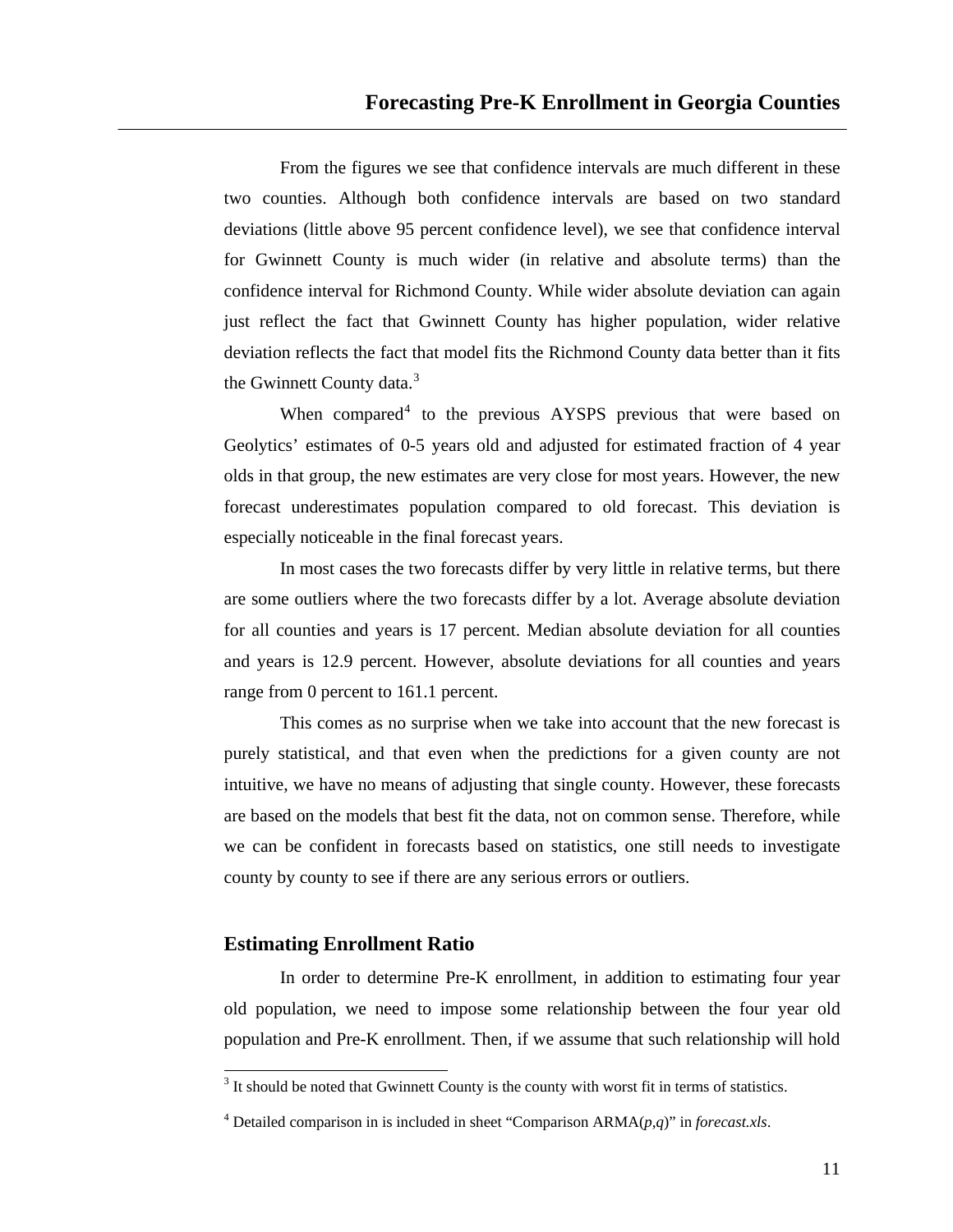in the future, based on that relationship and four year old population forecast we derive Pre-K enrollment forecasts.

Key component that reflects this relationship is the enrollment ratio. This ratio is calculated as:

(2) 
$$
ratio_{\text{county},\text{year}} = \frac{envollment_{\text{county},\text{year}}}{population_{\text{county},\text{year}}}
$$

where year goes from 2001 to 2006 as enrollment data are available only for these years. Therefore, we have six ratios, and we can use any combination of them to determine the relationship between four year old population and Pre-K enrollment by county. Notice that because data on population of four year olds is available only up to 2004, enrollment ratios for 2005 and 2006 are always based on a forecasted instead of the actual population of four year olds. Ratios for 2001 through 2004 can be based on actual population estimates or on in-sample forecasts.

#### **Pre-K Enrollment**

To forecast Pre-K enrollment we combine our forecast of population of four year olds and estimates of enrollment ratio. The population forecast is always the same and it is based on county level ARMA(*p*,*q*) model discussed earlier. However, we can use different enrollment ratios to derive Pre-K enrollment form population of four year olds. Below we explain what combinations of the enrollment ratios were used.

As we use four different averages of enrollment ratios to calculate the final estimate of the enrollment ratio that is to be applied to population forecast, there are four forecast of Pre-K enrollment as well. The four ratios are calculated using:

- 1. Ratios based on forecasts of population from 2001 to 2006, assuming that the last available year of actual population was 2000. The final ratio is calculated as an average of six ratios;
- 2. Ratios based on actual population from 2001 to 2004. The final ratio is calculated as an average of four ratios;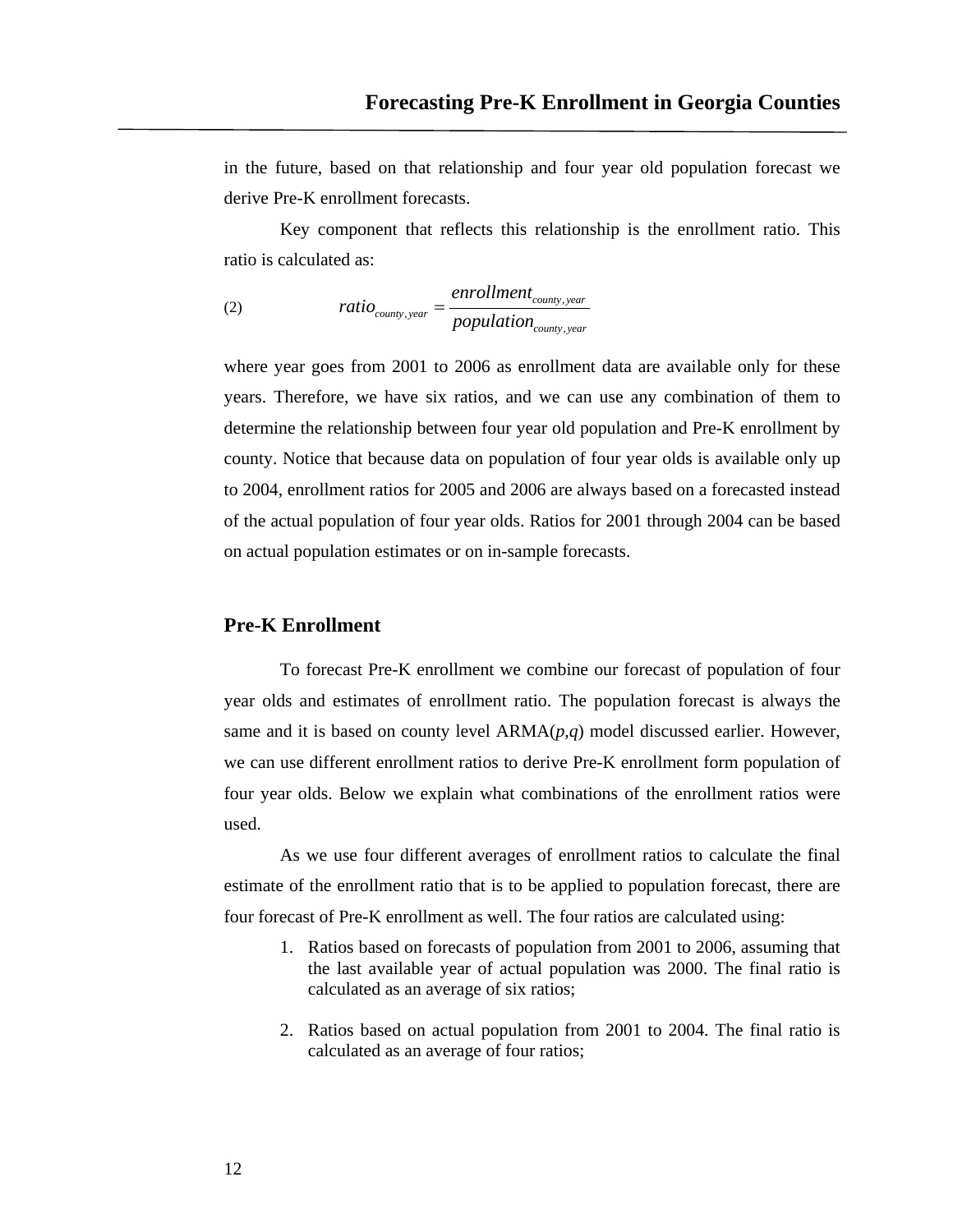- 3. Ratios based on actual population from 2001 to 2004 and ratios based on forecasts of population for 2005 and 2006. The final ratio is calculated as an average of six ratios;
- weighted average of four ratios, where weights correspond to "year minus 2002" (so that 2006 has a weight of 4, 2005 has a weight of 3, etc.). 4. Ratios based on actual population for 2003 and 2004 and ratios based on forecasts of population for 2005 and 2006. Final ratio is calculated as a Therefore, the last two years (forecasted ones) have the highest weights.

will enroll in Pre-K. This technique can be also used if one believes that the estimated numbers do not reflect actual enrollment, and that there may be a need for adjusting them. Once estimated, these enrollment ratios can be manually adjusted for each county for each year (look at sheet "Enrollment ARMA(*p*,*q*)" in *forecast.xls*, columns labeled "Adjustments"). If one knows that there will be a certain policy aimed at increasing (decreasing) enrollment one can increase (decrease) enrollment ratio in given county and year by entering additional positive (negative) percentage of four year olds that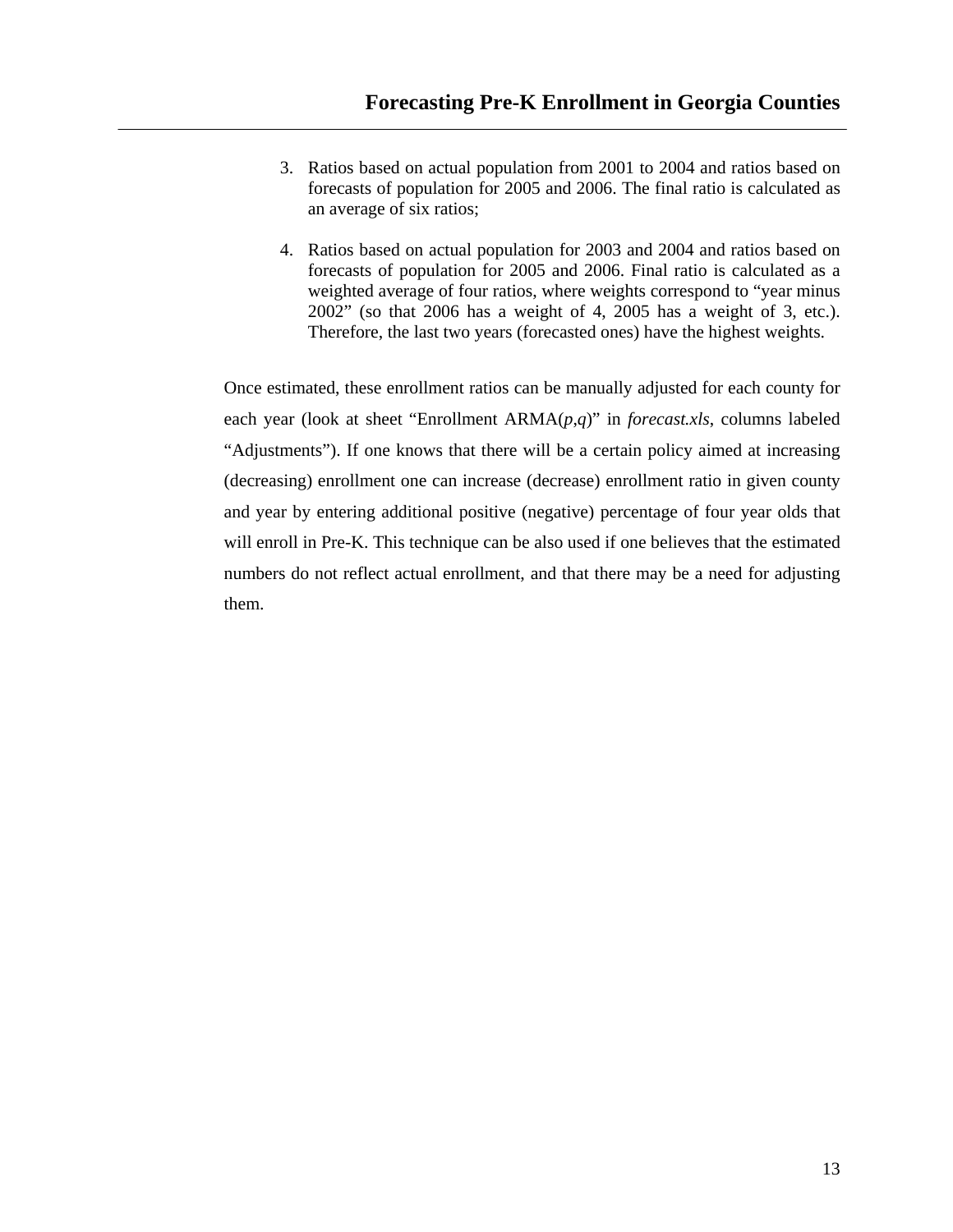#### **IV. "How To" / Manual**

This section briefly outlines the steps necessary to reproduce population forecast when new data becomes available. In addition to reestimating population forecast models,

There are five files one needs to replicate results and perform additional forecasting. These are:

- *1. forecast.do*
- *2. forecast\_template.do*
- *3. lags.do*
- *4. data.dta*
- *5. forecast.xls*.

In addition, one needs the following software to replicate results and perform additional forecasting:

- *1. Microsoft Word*
- *2. Microsoft Excel*
- *3. Stata*
- 4. *Notepad* (or any other simple text editor).

#### **Re-Estimating Four Year Old Population with Additional Data**

Currently the SEER database provides data up to 2004. When 2005 data become available, the original data can be updated. To update the data, please follow these steps:

- 1. Select sheet "data" in *forecast.xls*. Then scroll down to cell C5726 where data for 2005 starts;
- 2. Make sure that the counties in your new data are ordered by Federal Information Processing Standard (FIPS) code AND NOT BY NAME;
- 3. Paste your new data starting at the cell C5726;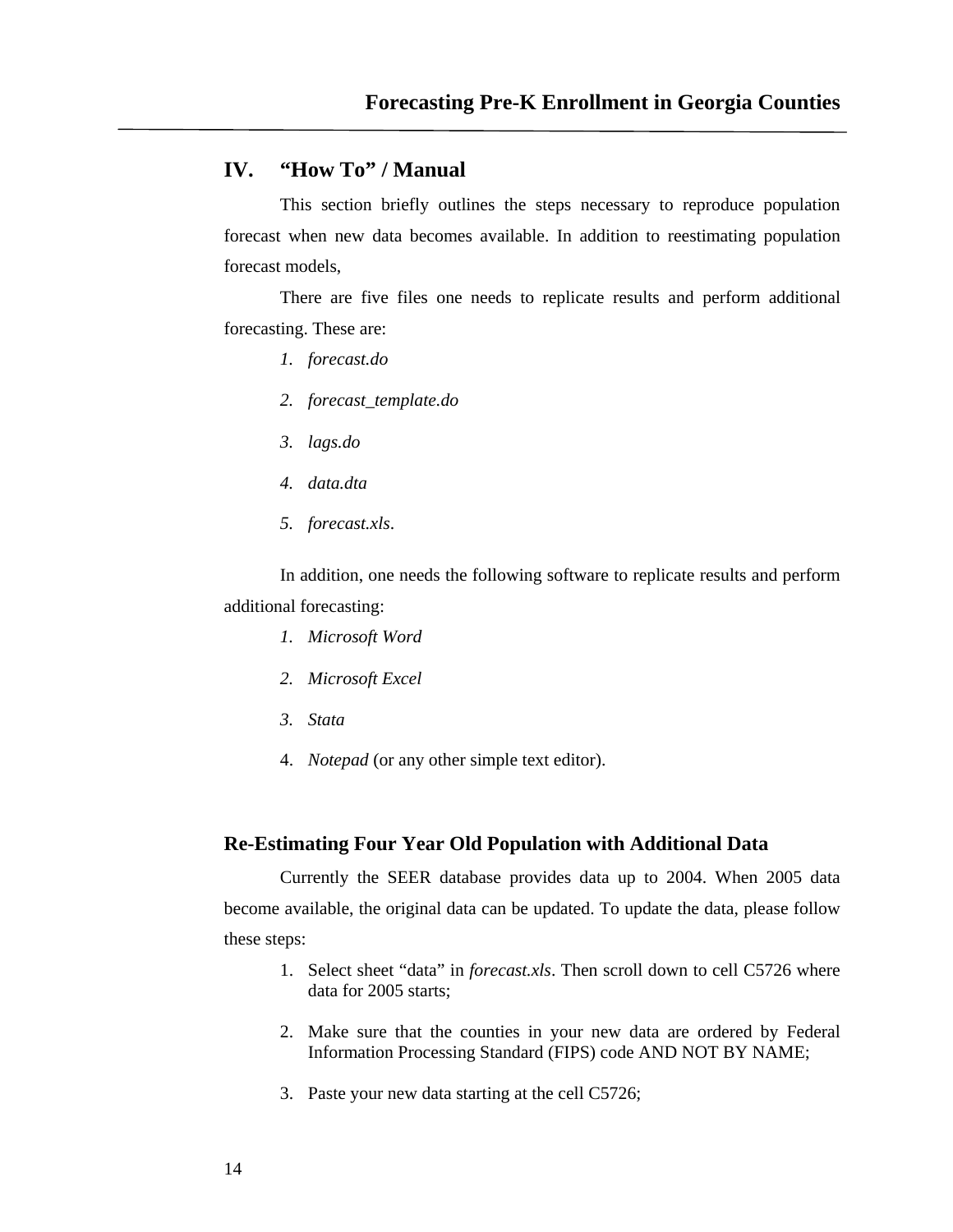- 4. If you are pasting data for 2005 only, you should have 159 observations. This should fill in the cells C5726 through C5884;
- 5. Rename *data.dta* to *data.dta.bak*;
- 6. Run *Stata*;
- 7. In *Stata*, issue the following command: edit;
- 8. Go back to *Excel* and select cells A1 through C7474 and copy them;
- 9. Go back to *Stata*, go to data editor window, and paste the selection  $(Ctrl+V);$
- 10. Click "Preserve" and then close data editor;
- 11. Go to "File," and select "Save As" and save data as *data.dta* in the same folder where original data was located.

Now that you have new data in the dataset, you can reestimate the models and make sure that forecasts are still based on the models that best fit the data.

#### *Adjustment of Number of Lags in ARMA(p,q) Model*

When the new population data are available, one needs to reestimate the model and produce new forecasts. However, before one reestimates the model, the specification may change as well when new data becomes available. Therefore, one first needs to see what lags are significantly influencing the realization of the dependent variables. To determine what lags are significant, you need to do the following:

- 1. Using *notepad* or similar text editor, open the file *lags.do*;
- 2. Scroll down until you see:

\*\*\*\*\*\*\*\*\*\*\*\*\*\*\*\*\*\*\*\* \* CHANGE BEGINS HERE \*\*\*\*\*\*\*\*\*\*\*\*\*\*\*\*\*\*\*\*

graph export "D:\prek\`i'.wmf", replace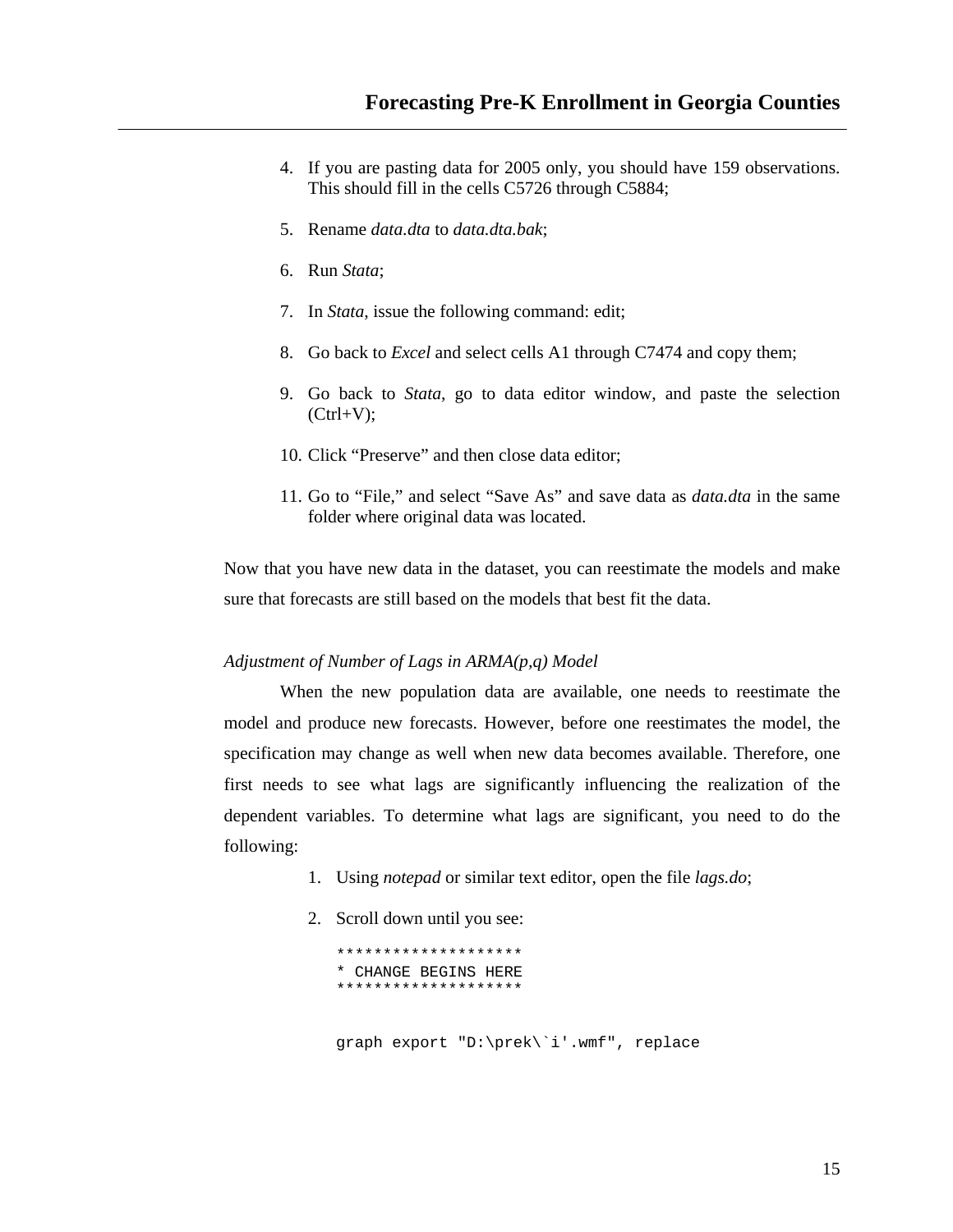\*\*\*\*\*\*\*\*\*\*\*\*\*\*\*\*\*\*\*\* CHANGE ENDS HERE \*\*\*\*\*\*\*\*\*\*\*\*\*\*\*\*\*\*\*\*

- 3. Change *D:\prek* into the folder where you want graphs stored. You should create a new folder that does not have any other files;
- 4. Run *Stata*;
- 5. Issue the following command: cd "D:\prek" where D:\prek is the folder where *lags.do* file is located;
- 6. Issue the following command: do lags.do;
- 7. Close *Stata* and run *Microsoft Word*;
- 8. (The following step will require a lot of your computer's time, so it is recommended that you close all other software) Browse the folder where you stored graphs;
- 9. Sort files by name (you need to do this to make sure that you are assigning significant lags to the right counties);
- 10. Select all files and drag them into *Word*;
- 11. You should have 159 graphs like the following: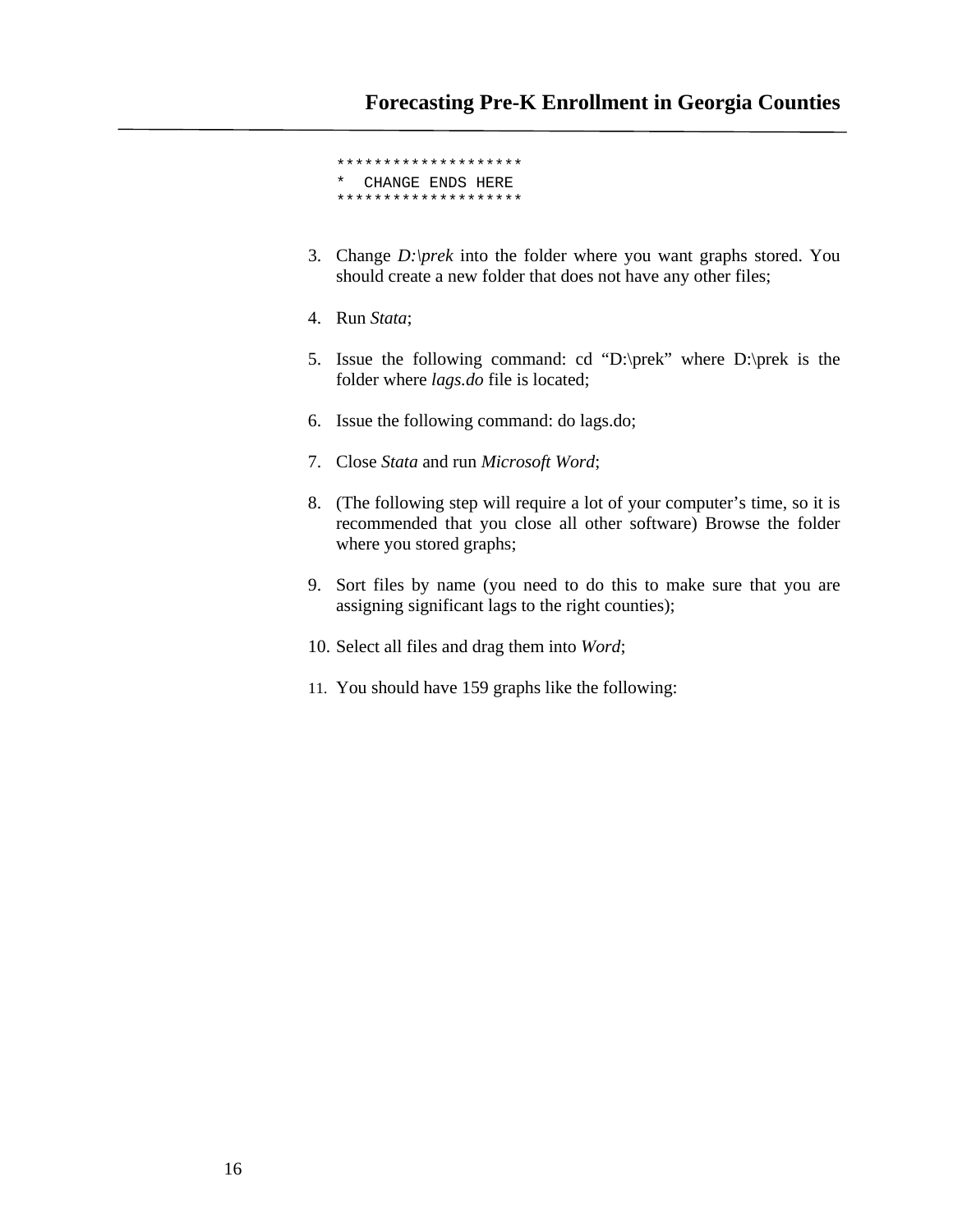

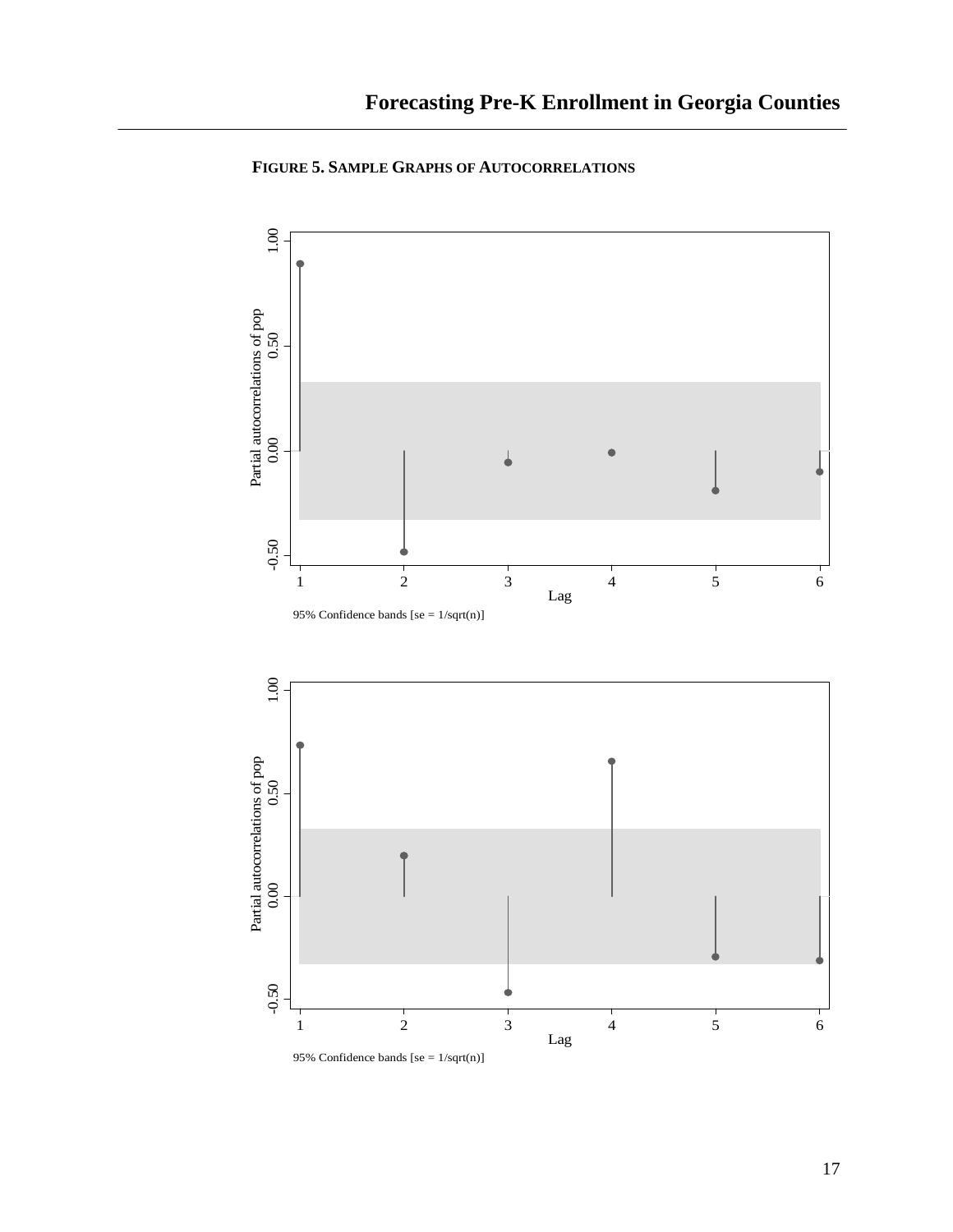The lags that are outside of the 95 percent confidence bounds (shaded areas) are significant and should be included in the model. You can adjust the lag structure by doing the following:

- 1. Select sheet "lags" in *forecast.xls*;
- 2. Starting from the first graph (FIPS code 1 or 13001), circle all the significant lags on your printout;
- 3. Enter them in row for the corresponding county. Please follow the order. For example, for county in the first panel of Figure 5 you would enter 1 in the column F corresponding to the  $1<sup>st</sup>$  significant lag, 2 in the column G corresponding to the  $2<sup>nd</sup>$  significant lag. For the county in the second panel of Figure 5 you would enter 1 in the column F corresponding to the  $1<sup>st</sup>$  significant lag, 3 in the column G corresponding to the  $2<sup>nd</sup>$  significant lag, and 4 in the column H corresponding to the  $3<sup>rd</sup>$  significant lag;
- 4. After you do this for 159 counties, select the cell range C2 to W160;
- 5. Copy these cells;
- 6. After you have copied "output" of code, there are several steps you need to do before you paste it into *Stata* do file;
- 7. In *notepad* (or any other simple text editor) paste the text you have copied in *Microsoft Excel*;
- 8. After you have pasted it, select all (in *notepad* Ctrl+A), and paste it in *Microsoft Word*;
- 9. In Word, issue replace command (Ctrl+H);
- 10. In the dialog, "Find what:" should be **!***BREAK***!**, and "Replace with:" should be *^p*;
- 11. Now, issue "Replace All" command (Alt+A);
- 12. Again, select all (Ctrl+A) and copy.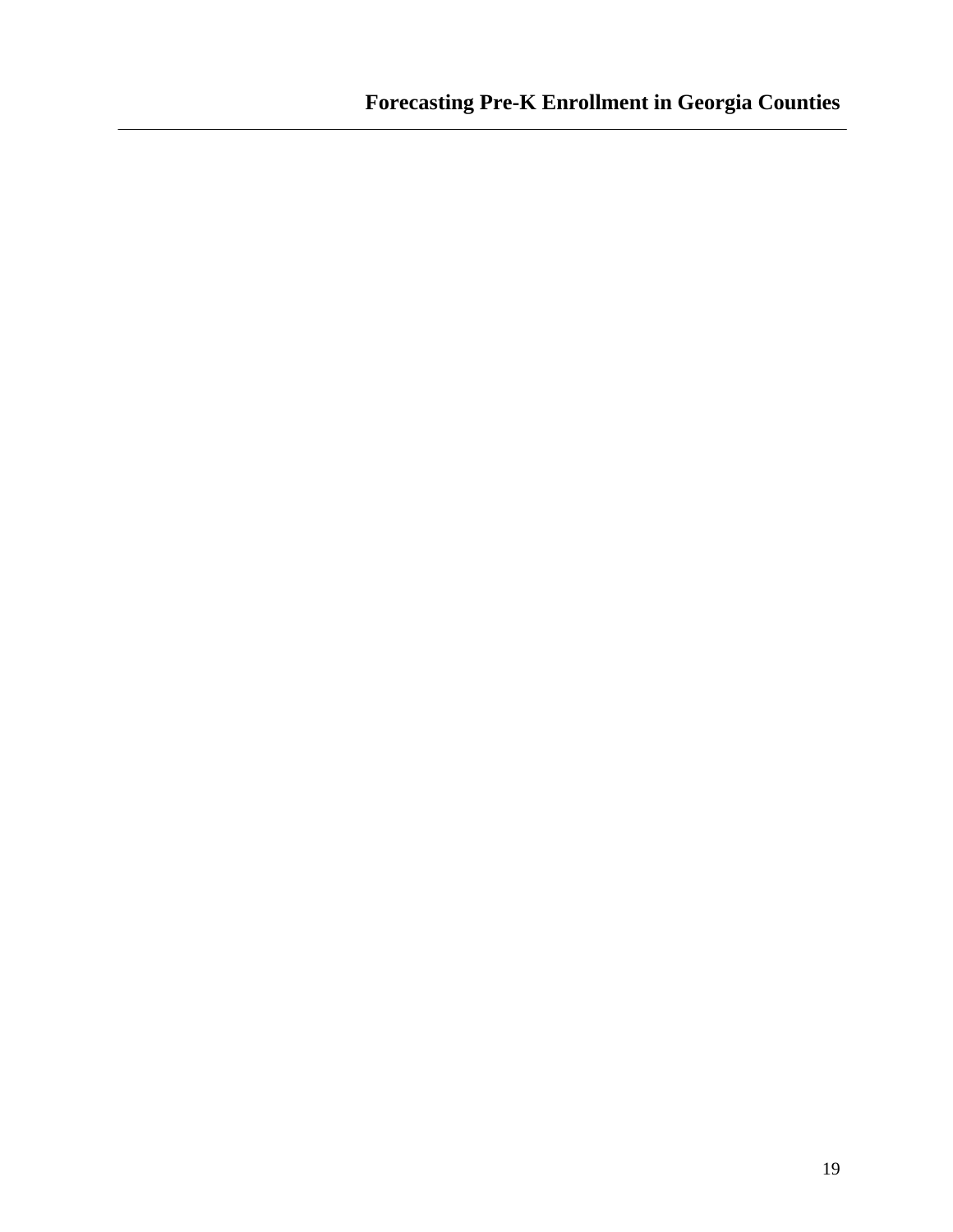*Reproducing the Forecast of Population of Four Year Olds* 

The code is now ready to be pasted into *Stata* do file. In notepad, open the file called *forecast\_template.do*. Look for the following text:

\*\*\*\*\*\*\*\*\*\*\*\*\*\*\*\*\*\*\*\*\*\*\*\*\*\*\*\*\*\*\*\* PASTE BELOW \*\*\*\*\*\*\*\*\*\*\*\*\*\*\*\*\*\*\*\*\*\*\*\*\*\*\*\*\*\*\*\* \*\*\*\*\*\*\*\*\*\*\*\*\*\*\*\*\*\*\*\*\*\*\*\*\*\*\*\*\*\*\*\* PASTE ABOVE \*\*\*\*\*\*\*\*\*\*\*\*\*\*\*\*\*\*\*\*\*\*\*\*\*\*\*\*\*\*\*\*

and paste the code where indicated. Save the file as *forecast\_template2.do*, so that original template stays unchanged. You are now ready to reestimate the model and produce new forecasts. To do that, follow these steps:

- 1. Run *Stata*;
- 2. Issue the following command: cd "D:\prek" where D:\prek is the folder where *forecast\_template2.do* and *data.dta* files are located;
- 3. Issue the following command: do forecast\_template2.do;
- 4. Let *Stata* run until you see the data window (this process can take up to an hour);
- 5. Select all six columns in *Stata* data browser. Copy them  $(Ctrl + C)$ ;
- 6. Go to *Excel*. Select sheet "u15use\_2" in *forecast.xls* and go to cell A1;
- 7. Paste the data  $(Ctrl + V)$ .

You have updated the forecast.

#### **Adjusting Enrollment Ratios**

After you have produced population forecast and after you have estimated enrollment ratios, you have an option of adjusting the enrollment ratios so that you adjust the final Pre-K enrollment forecast. You can adjust the ratio by county by year,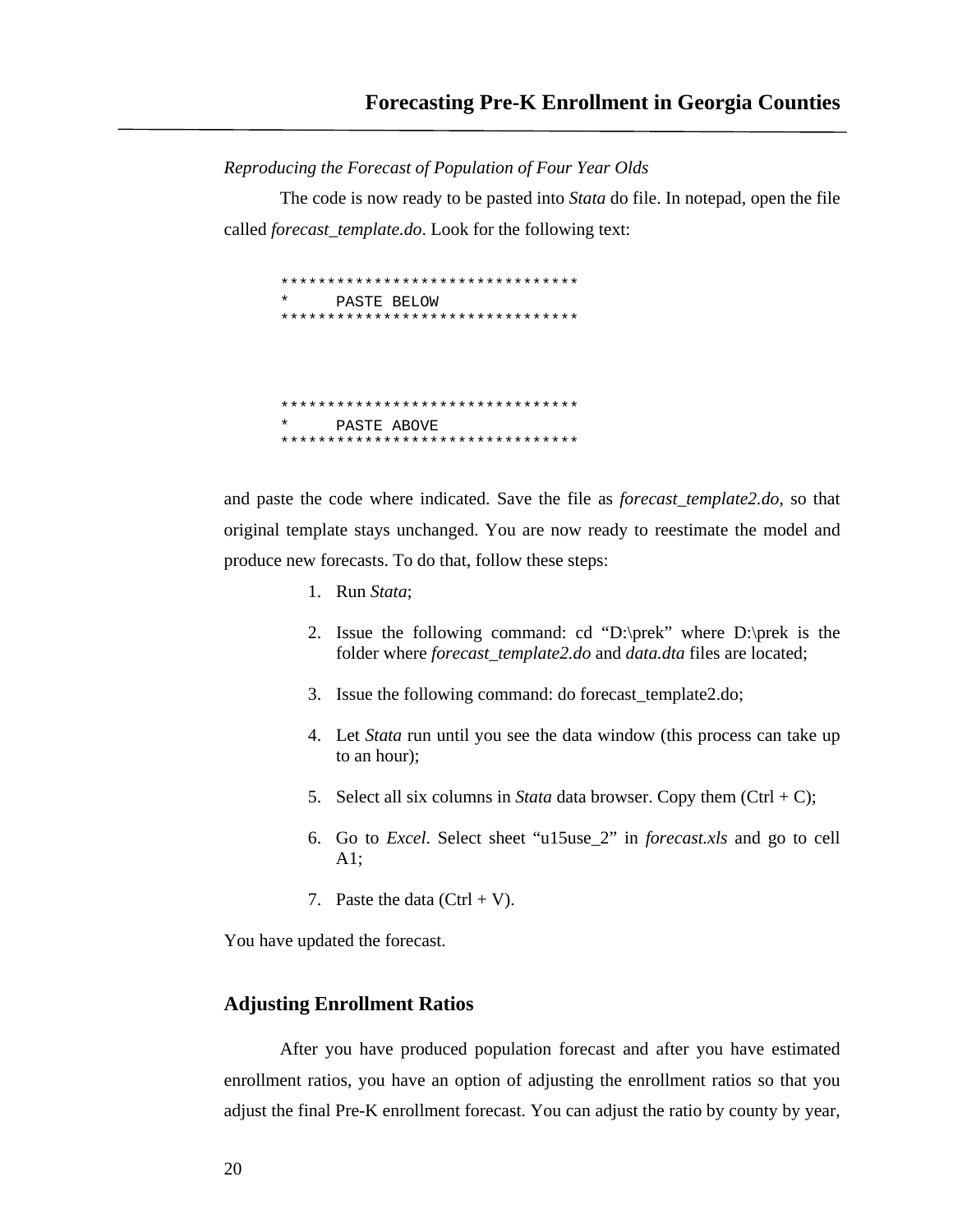for all the years where forecast is to be computed. Just go to *forecast.xls* to sheet "Enrollment ARMA(*p*,*q*)" (or "Enrollment ARMA(*p*,*q*) UPDATE") and in the columns labeled "Adjustments" you can enter the percentage. You should keep in mind that changing the enrollment ratio in only one year does not imply that new ratio holds in other years. Therefore, you have to update every year where you suspect the estimates are off.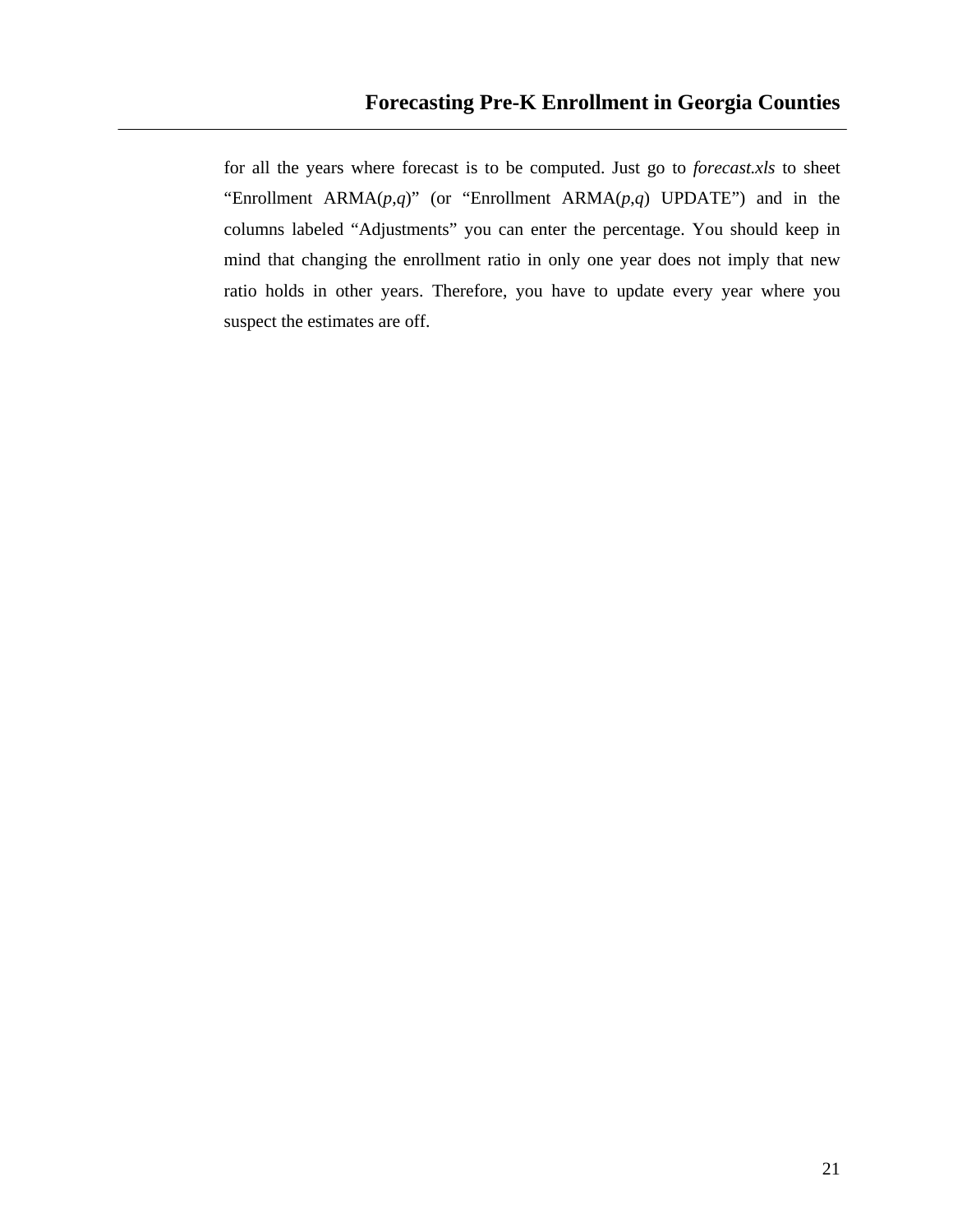## **About the Authors**

**Nikola Tasić** is a research associate in the Fiscal Research Center of the Andrew Young School of Policy Studies at Georgia State University and is currently finishing his Ph.D. in Economics, writing on the effects of financial development on economic growth. His research interests include state and local public finance reforms in transition countries, intergovernmental transfers, and financial development. Tasić holds B.S. in economics from San Jose State University and M.A. in economics from Georgia State University.

**Sally Wallace** is Professor of Economics and Associate Director of the Fiscal Research Center of the Andrew Young School of Policy Studies at Georgia State University. Dr. Wallace's main interests are domestic and international taxation and intergovernmental fiscal relations.

### **About The Fiscal Research Center**

 The Fiscal Research Center provides nonpartisan research, technical assistance, and education in the evaluation and design of state and local fiscal and economic policy, including both tax and expenditure issues. The Center's mission is to promote development of sound public policy and public understanding of issues of concern to state and local governments.

 The Fiscal Research Center (FRC) was established in 1995 in order to provide a stronger research foundation for setting fiscal policy for state and local governments and for better-informed decision making. The FRC, one of several prominent policy research centers and academic departments housed in the School of Policy Studies, has a full-time staff and affiliated faculty from throughout Georgia State University and elsewhere who lead the research efforts in many organized projects.

 The FRC maintains a position of neutrality on public policy issues in order to safeguard the academic freedom of authors. Thus, interpretations or conclusions in FRC publications should be understood to be solely those of the author.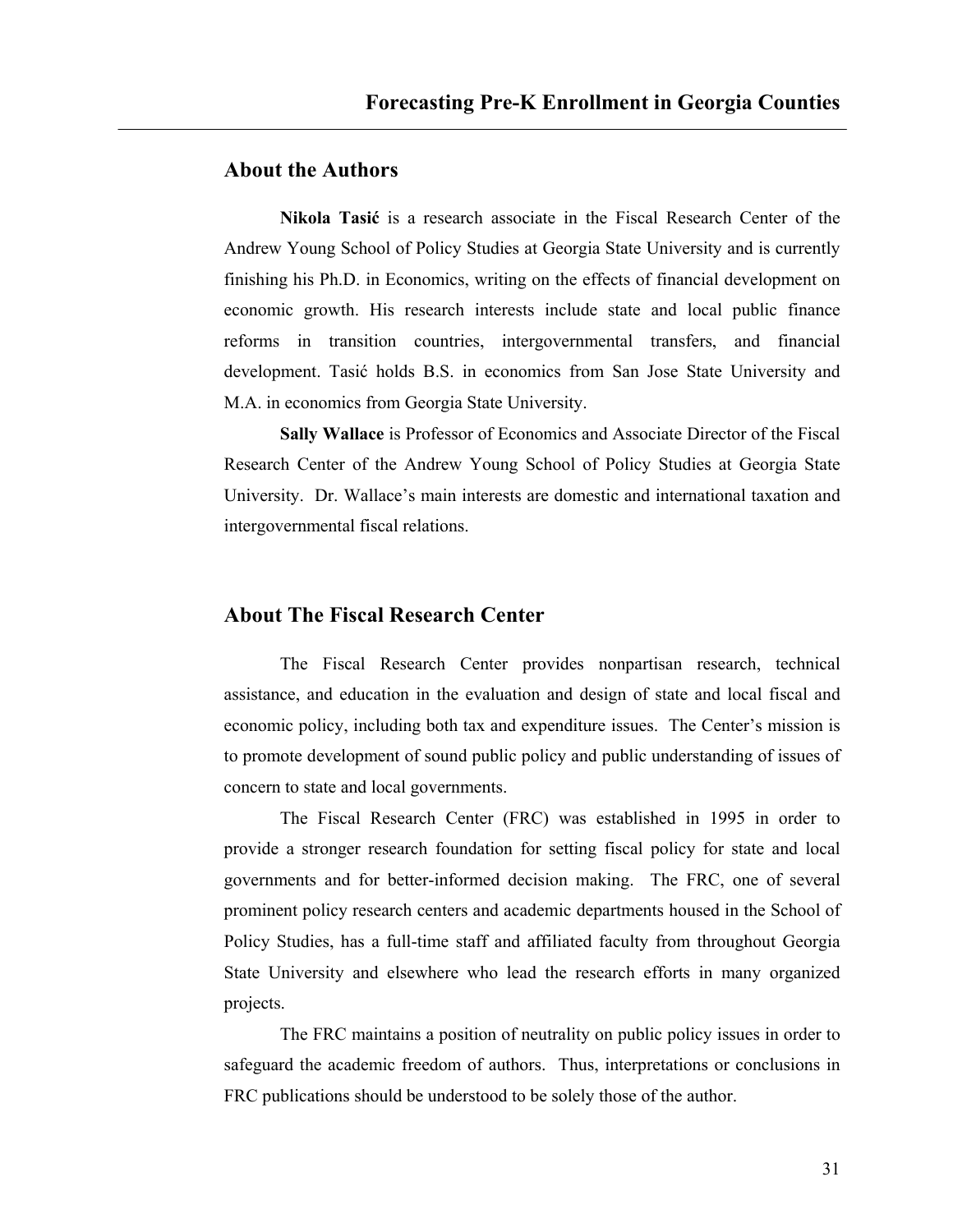### **FISCAL RESEARCH CENTER STAFF**

David L. Sjoquist, Director and Professor of Economics Peter Bluestone, Research Associate Margo Doers, Administrative Coordinator Jaiwan M. Harris, Business Manager Kenneth J. Heaghney, State Fiscal Economist John W. Matthews, Senior Research Associate Nara Monkam, Research Associate Lakshmi Pandey, Senior Research Associate Rob Salvino, Research Associate Nikola Tasic, Research Associate Dorie Taylor, Assistant Director Arthur D. Turner, Microcomputer Software Technical Specialist Sally Wallace, Associate Director and Professor of Economics Laura A. Wheeler, Senior Research Associate Tumika Williams, Staff Assistant

#### **ASSOCIATED GSU FACULTY**

James Alm, Chair and Professor of Economics Roy W. Bahl, Dean and Professor of Economics Spencer Banzhaf, Associate Professor of Economics Carolyn Bourdeaux, Assistant Professor of Public Administration and Urban Studies Robert Eger, Assistant Professor of Public Administration and Urban Studies Martin F. Grace, Professor of Risk Management and Insurance Shiferaw Gurmu, Associate Professor of Economics Douglas Krupka, Assistant Professor of Economics Gregory B. Lewis, Professor of Public Administration and Urban Studies Jorge L. Martinez-Vazquez, Professor of Economics Theodore H. Poister, Professor of Public Administration and Urban Studies David P. Richardson, Professor of Risk Management and Insurance Jonathan C. Rork, Assistant Professor of Economics Bruce A. Seaman, Associate Professor of Economics Geoffrey K. Turnbull, Professor of Economics Mary Beth Walker, Associate Professor of Economics Katherine G. Willoughby, Professor of Public Administration and Urban Studies

#### **PRINCIPAL ASSOCIATES**

David Boldt, State University of West Georgia Gary Cornia, Brigham Young University Kelly D. Edmiston, Federal Reserve Bank of Kansas City Alan Essig, Georgia Budget and Policy Institute Dagney G. Faulk, Indiana University Southeast Catherine Freeman, U.S. Department of Education Richard R. Hawkins, University of West Florida Julie Hotchkiss, Atlanta Federal Reserve Bank Mary Mathewes Kassis, State University of West Georgia Julia E. Melkers, University of Illinois-Chicago Jack Morton, Morton Consulting Group Ross H. Rubenstein, Syracuse University Michael J. Rushton, Indiana University Benjamin P. Scafidi, Georgia College and State University Edward Sennoga, Makerere University, Uganda William J. Smith, West Georgia College Jeanie J. Thomas, Consultant Kathleen Thomas, Mississippi State University Thomas L. Weyandt, Atlanta Regional Commission

#### **GRADUATE RESEARCH ASSISTANTS:** Nofiya Nahin Shaik ● John Stavick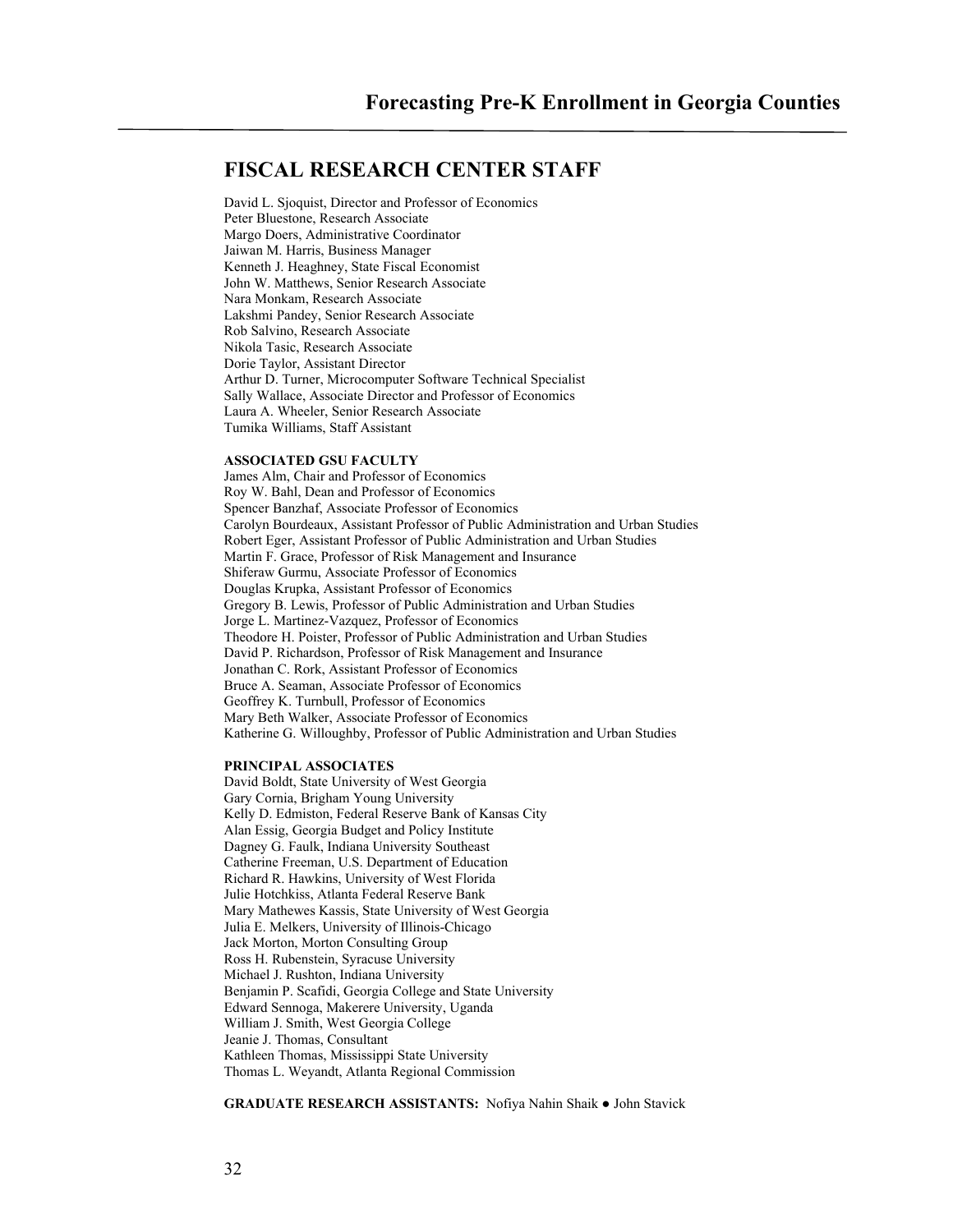## **RECENT PUBLICATIONS**

(All publications listed are available at http://frc.aysps.gsu.edu or call the Fiscal Research Center at 404/651-2782, or fax us at 404/651-2737.)

*Forecasting Pre-K Enrollment in Georgia Counties* **(Nikola Tasić and Sally Wallace)** This report provides a manual that documents the forecasting methodology and provides the actual forecast of Pre-K enrollment by county for 2007-2011. FRC Report 152 (April 2007)

*A Description of the Proposed Comprehensive Revision of Georgia's Tax Structure: HR 900* **(David L. Sjoquist)** This brief is a summary of the provisions of the comprehensive revision of Georgia's tax structure contained in HR 900. FRC Brief 151 (April 2007)

*Revenue Structures of States Without An Income Tax* **(David L. Sjoquist)** This report compares Georgia's revenue structure to states without an income tax in order to explore how Georgia's revenue structure would have to change if it were to eliminate its income tax. FRC Report/Brief 150 (April 2007)

*Property Rights Reform: A Fiscal Analysis*. **(Peter Bluestone)** This report analyzes the fiscal effects of a proposed statute revising the legal standard for regulatory takings in Georgia, as well as recent changes in Georgia's eminent domain law. FRC Report 149 (April 2007).

*Self Sufficiency in Women in Georgia*. **(Sally Wallace)** In this brief, we use one measure of self sufficiency to estimate the number of female headed households in metro Atlanta that fall below the self sufficiency standard. FRC Brief 148 (March 2007)

*An Analysis of the Implementation of Program Budgeting in Georgia.* **(Carolyn Bourdeaux)** This report discusses the challenges faced by the State of Georgia in the transition to program budgeting. FRC Report/Brief 147 (March 2007)

*Analysis and Recommendations for the Property Tax on Motor Vehicles in Georgia* **(Laura Wheeler)** This report discusses the economic effects, including revenue effects, of eliminating or reducing the state property tax in motor vehicles. FRC Report/Brief 146 (March 2007)

*Georgia's Economy: Trends and Outlook* **(Ken Heaghney)** This report tracks some of the key trends that have shaped and will continue to shape Georgia's economy. These include the decline in manufacturing employment, the aging of Georgia's population, the importance of high tech and tourism industries and globalization. FRC Report 145 (March 2007)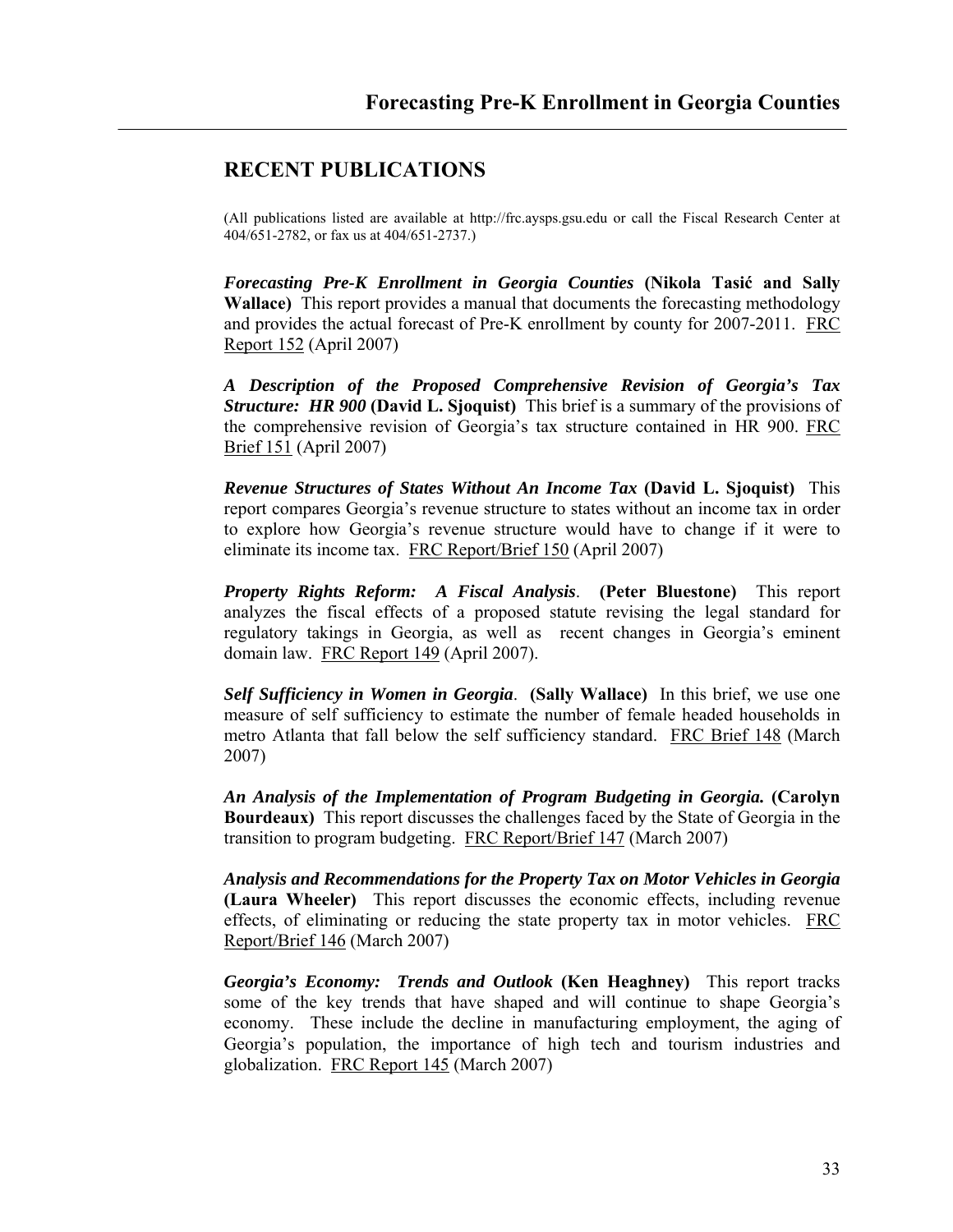*Financing Georgia's Future II* **(Sally Wallace, David L. Sjoquist, Laura Wheeler, Peter Bluestone, William J. Smith)** This second release of a biennial report focuses on Georgia's taxes, making cross-state comparisons of their structure and exploring revenue performance over time.FRC Report 144 (March 2007)

*The Price Effect of Georgia's Temporary Suspension of State Fuel Taxes* **(James Alm and David L. Sjoquist)** This report explores the effect of the fuel tax suspension on the price of gasoline in Georgia. FRC Report/Brief 143 (February 2007).

*An Analysis of the Financing of Higher Education in Georgia* **(Nara Monkam)**. This report addresses the issue of the financing of higher education in Georgia by comparing financing in Georgia with other states and examining how financing affects the student population in terms of performance, and retention rates. FRC Report 142 (February 2007)

*Intergovernmental Fiscal Relations in Georgia* **(David L. Sjoquist, John Stavick and Sally Wallace)***.* This report documents the intergovernmental fiscal system in Georgia, with a focus on the expenditure, revenue, and intergovernmental grant system in the state. FRC Report 141 (February 2007)

*Comparing State Income Tax Preferences for the Elderly in the Southeast*  **(Jonathan C. Rork)**. This brief looks at the current state of these tax preferences in the Southeast for those states that impose a major income tax and estimates the dollar value of these preferences. FRC Brief 140 (February 2007)

*State Tax Incentives for Research and Development Activities: A Review of State Practices* **(Laura Wheeler)**. This report documents state tax incentives offered around the country designed to encourage state level R&D activity. This report also simulates the effect of various credit components in the value of the credit FRC Report/Brief 139 (January 2007)

*Transportation Funding Alternatives: A Preliminary Analysis* **(David L. Sjoquist, William J. Smith, Laura Wheeler and Justin Purkey)**. This report explores issues associated with proposed alternative revenue sources for increasing transportation for funding. FRC Report/Brief 138 (January 2007)

*Geographic Breakdown of Georgia's Interstate Migration Patterns* **(Jonathan C. Rork)**. This brief looks at the geographic breakdown of Georgia's interstate migration patterns for both the elderly and non-elderly. FRC Brief 137 (December 2006)

(All publications listed are available at http://frc.aysps.gsu.edu or call the Fiscal Research Center at 404/651-2782, or fax us at 404/651-2737.)